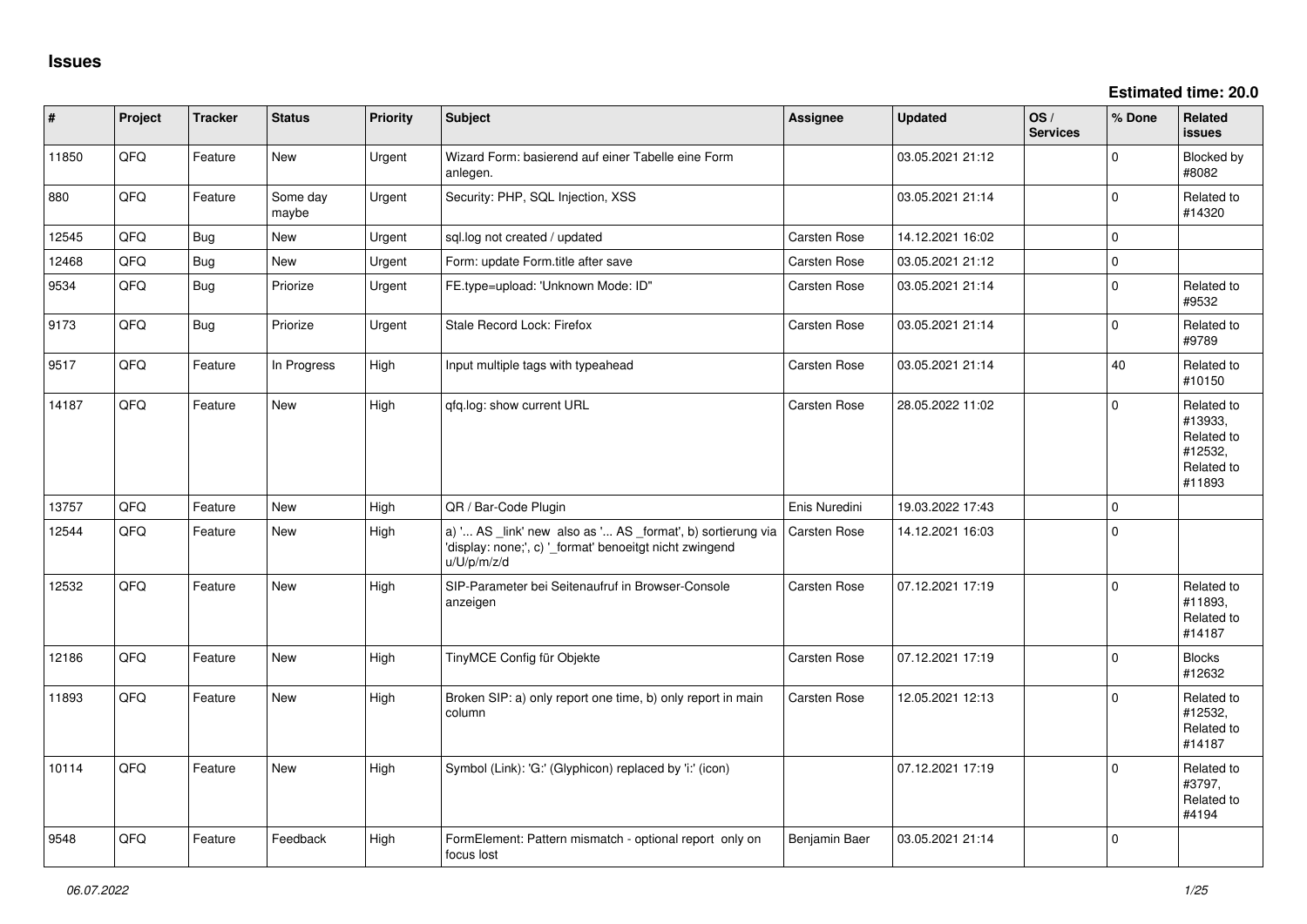| $\vert$ # | Project | <b>Tracker</b> | <b>Status</b>     | <b>Priority</b> | <b>Subject</b>                                                                               | Assignee            | <b>Updated</b>   | OS/<br><b>Services</b> | % Done      | Related<br>issues                                                    |
|-----------|---------|----------------|-------------------|-----------------|----------------------------------------------------------------------------------------------|---------------------|------------------|------------------------|-------------|----------------------------------------------------------------------|
| 9052      | QFQ     | Feature        | Feedback          | High            | Report: CodeMirror with SQL Syntax Highlight in FE                                           | Enis Nuredini       | 08.06.2022 10:25 |                        | $\mathbf 0$ |                                                                      |
| 8962      | QFQ     | Feature        | New               | High            | allow for form fields with identical names                                                   | <b>Carsten Rose</b> | 03.05.2021 21:14 |                        | $\mathbf 0$ |                                                                      |
| 8204      | QFQ     | Feature        | Priorize          | High            | Position 'required mark'                                                                     | Carsten Rose        | 16.06.2021 13:44 |                        | $\mathbf 0$ |                                                                      |
| 8082      | QFQ     | Feature        | Priorize          | High            | Contact form without saving record                                                           | <b>Carsten Rose</b> | 07.12.2021 15:20 |                        | $\Omega$    | Related to<br>#8587,<br><b>Blocks</b><br>#11850                      |
| 7850      | QFQ     | Feature        | New               | High            | Upload records: non 'pathFileName' column                                                    | Carsten Rose        | 03.05.2021 21:14 |                        | $\Omega$    |                                                                      |
| 7602      | QFQ     | Feature        | ToDo              | High            | Multi Select: with checkboxes                                                                | Benjamin Baer       | 22.03.2022 09:07 |                        | $\mathbf 0$ |                                                                      |
| 5715      | QFQ     | Feature        | New               | High            | PDF Caching                                                                                  | <b>Carsten Rose</b> | 03.05.2021 21:14 |                        | $\mathbf 0$ | Related to<br>#5851,<br>Related to<br>#6357                          |
| 4258      | QFQ     | Feature        | Some day<br>maybe | High            | System Defaults: Forms                                                                       | <b>Carsten Rose</b> | 03.05.2021 21:14 |                        | $\Omega$    |                                                                      |
| 3990      | QFQ     | Feature        | Some day<br>maybe | High            | custom class definition: add space automatically                                             | <b>Carsten Rose</b> | 03.05.2021 21:14 |                        | $\Omega$    |                                                                      |
| 3967      | QFQ     | Feature        | Some day<br>maybe | High            | Report: Checkbox, Radio, Dropdown, Input welches ohne<br>Submit funktioniert - 'Inline-Form' | <b>Carsten Rose</b> | 03.05.2021 21:14 |                        | $\Omega$    |                                                                      |
| 3848      | QFQ     | Feature        | Some day<br>maybe | High            | Antivirus check fuer Upload files in gfg?                                                    | Carsten Rose        | 03.05.2021 21:14 |                        | $\mathbf 0$ | Related to<br>#4131                                                  |
| 3727      | QFQ     | Feature        | New               | High            | Security: Session Hijacking erschweren                                                       | Carsten Rose        | 03.05.2021 21:14 |                        | 0           |                                                                      |
| 9789      | QFQ     | Bug            | In Progress       | High            | Record Lock: release to early on 'leave page'                                                | <b>Carsten Rose</b> | 10.01.2022 09:25 |                        | 100         | Related to<br>#10081,<br>Related to<br>#9173,<br>Related to<br>#8702 |
| 13716     | QFQ     | Bug            | New               | High            | Firefox ask to store username/password                                                       | Enis Nuredini       | 30.05.2022 09:31 |                        | $\Omega$    | Related to<br>#13827                                                 |
| 12974     | QFQ     | <b>Bug</b>     | New               | High            | Sanitize Queries in Action-Elements                                                          | <b>Carsten Rose</b> | 07.12.2021 17:19 |                        | $\Omega$    |                                                                      |
| 12702     | QFQ     | <b>Bug</b>     | New               | High            | templateGroup: broken in multiDb Setup                                                       | <b>Carsten Rose</b> | 14.12.2021 16:02 |                        | $\mathbf 0$ |                                                                      |
| 12670     | QFQ     | Bug            | New               | High            | Dropdown-Menu classes können nicht mehr angegeben<br>werden                                  | <b>Carsten Rose</b> | 07.12.2021 17:19 |                        | $\Omega$    |                                                                      |
| 12513     | QFG     | <b>Bug</b>     | New               | High            | Implement server side check of maxlength                                                     | Carsten Rose        | 07.12.2021 17:19 |                        | 0           |                                                                      |
| 12508     | QFQ     | <b>Bug</b>     | In Progress       | High            | qfq Form: sendMail                                                                           | Karin Niffeler      | 19.03.2022 17:48 |                        | 0           |                                                                      |
| 12463     | QFQ     | <b>Bug</b>     | ToDo              | High            | QFQ Function: 'function' and 'sql' on same level - output of<br>sql is shown two times.      | Carsten Rose        | 15.12.2021 16:31 |                        | 0           |                                                                      |
| 12395     | QFG     | <b>Bug</b>     | ToDo              | High            | QFQ Function: Result two times shown                                                         | Carsten Rose        | 18.02.2022 08:59 |                        | $\pmb{0}$   |                                                                      |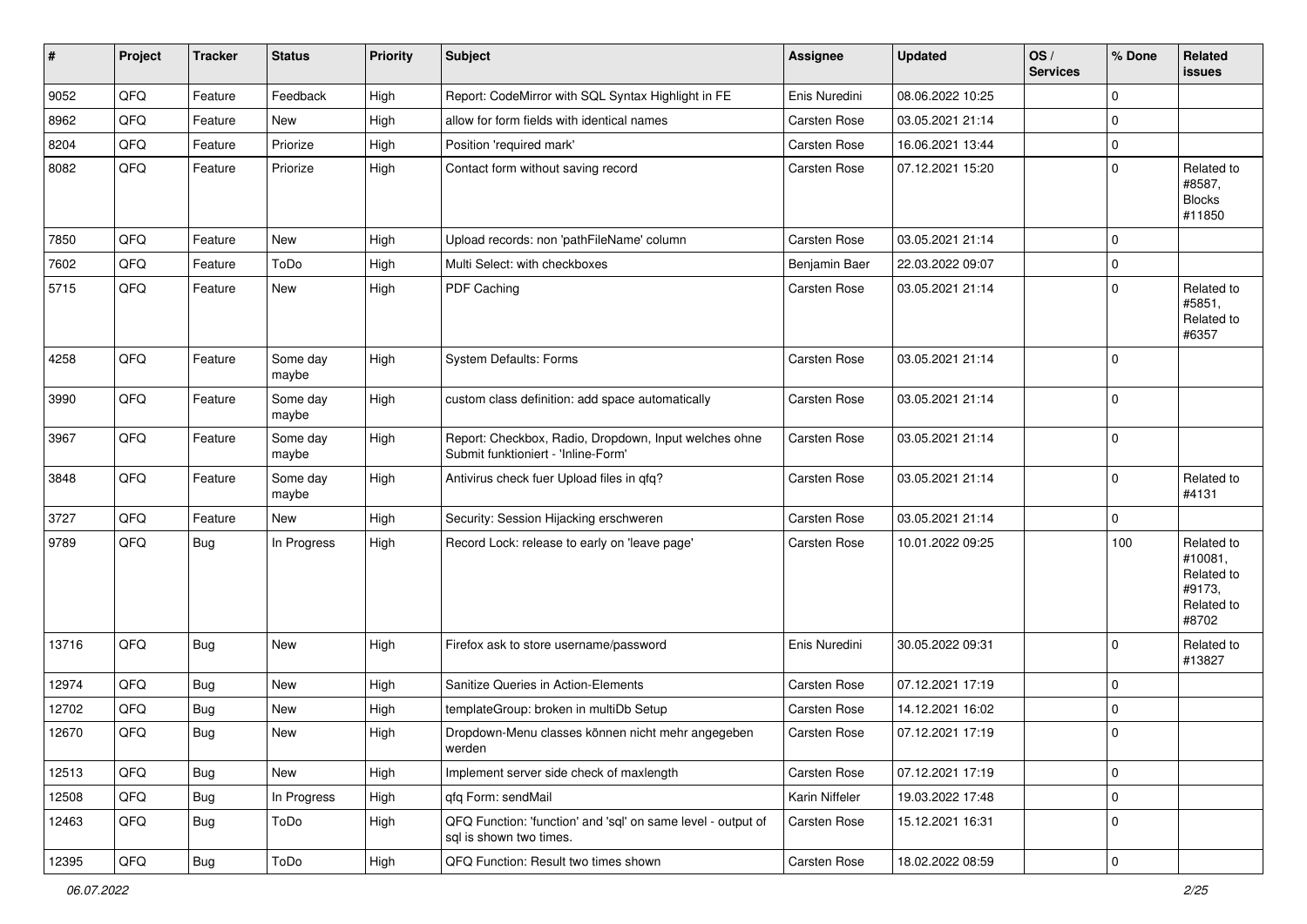| #     | Project | <b>Tracker</b> | <b>Status</b> | <b>Priority</b> | <b>Subject</b>                                                                   | Assignee            | <b>Updated</b>   | OS/<br><b>Services</b> | % Done      | Related<br>issues                            |
|-------|---------|----------------|---------------|-----------------|----------------------------------------------------------------------------------|---------------------|------------------|------------------------|-------------|----------------------------------------------|
| 12066 | QFQ     | Bug            | New           | High            | enterAsSubmit: Forward wird nicht ausgeführt                                     | Enis Nuredini       | 29.05.2022 09:23 |                        | $\mathbf 0$ |                                              |
| 11630 | QFQ     | Bug            | Feedback      | High            | Bitte check ob CALL() in 20.11.0 noch so funktioniert wie in<br>20.4.1           | Enis Nuredini       | 28.05.2022 13:45 |                        | $\pmb{0}$   | Related to<br>#11325                         |
| 11237 | QFQ     | <b>Bug</b>     | New           | High            | Radiobutton / parameter.buttonClass= btn-default - kein dirty<br>Trigger         | Benjamin Baer       | 03.05.2021 21:12 |                        | $\mathbf 0$ | Related to<br>#10766                         |
| 11057 | QFQ     | Bug            | New           | High            | Checkboxes ohne span.checkmark im Report werden<br>ausgeblendet                  | Benjamin Baer       | 03.05.2021 21:12 |                        | $\mathbf 0$ | Related to<br>#11039                         |
| 10766 | QFQ     | Bug            | New           | High            | Radiobutton / parameter.buttonClass=btn-default: dynamic<br>update               |                     | 03.05.2021 21:12 |                        | $\mathbf 0$ | Related to<br>#11237                         |
| 10640 | QFQ     | Bug            | New           | High            | TypeAhead Tag: FE editierbar trotz readOnly                                      | Carsten Rose        | 03.05.2021 21:12 |                        | $\mathbf 0$ | Related to<br>#7795                          |
| 10508 | QFQ     | <b>Bug</b>     | <b>New</b>    | High            | Multi Form broken on Multi DB Instance                                           | <b>Carsten Rose</b> | 03.05.2021 21:12 |                        | 0           |                                              |
| 10506 | QFQ     | Bug            | <b>New</b>    | High            | Template Group broken on MultiDB instance                                        | <b>Carsten Rose</b> | 03.05.2021 21:12 |                        | $\pmb{0}$   | Related to<br>#10505                         |
| 10081 | QFQ     | Bug            | New           | High            | Stale record lock after 'forbidden' character                                    | <b>Carsten Rose</b> | 03.05.2021 21:12 |                        | $\mathbf 0$ | Related to<br>#10082.<br>Related to<br>#9789 |
| 9531  | QFQ     | <b>Bug</b>     | <b>New</b>    | High            | FE File: Dynamic Update / modeSql / required detected<br>even it not set         | Carsten Rose        | 11.06.2021 20:32 |                        | $\mathbf 0$ | Related to<br>#12398                         |
| 9347  | QFQ     | Bug            | New           | High            | FE.type=upload with dynamic show/hidden: required not<br>detected                | <b>Carsten Rose</b> | 12.06.2021 10:40 |                        | $\mathbf 0$ | Related to<br>#5305,<br>Related to<br>#12398 |
| 9121  | QFQ     | Bug            | Priorize      | High            | sip links have r and __dbIndexData set                                           | <b>Carsten Rose</b> | 12.06.2021 10:41 |                        | $\Omega$    |                                              |
| 8891  | QFQ     | <b>Bug</b>     | <b>New</b>    | High            | formSubmitLog: do not log passwords                                              | Enis Nuredini       | 25.03.2022 09:06 |                        | $\pmb{0}$   |                                              |
| 8668  | QFQ     | Bug            | <b>New</b>    | High            | Pill disabled: dyamic mode 'hidden' not respected - FE is still<br>required      | Carsten Rose        | 03.05.2021 21:14 |                        | $\mathbf 0$ |                                              |
| 8431  | QFQ     | Bug            | New           | High            | autocron.php with wrong path                                                     | Carsten Rose        | 03.05.2021 21:14 |                        | $\mathbf 0$ |                                              |
| 8083  | QFQ     | Bug            | <b>New</b>    | High            | FormEditor: primary table list does not respect<br>'indexDb={{indexData:Y}}'     | <b>Carsten Rose</b> | 03.05.2021 21:14 |                        | 0           | Has duplicate<br>#6678                       |
| 7899  | QFQ     | Bug            | <b>New</b>    | High            | Fe.type=password / retype / required: always complain<br>about missing value     | <b>Carsten Rose</b> | 03.05.2021 21:14 |                        | 0           |                                              |
| 7650  | QFQ     | Bug            | New           | High            | Optional do not show 'required' sign on FormElement                              | <b>Carsten Rose</b> | 03.05.2021 21:14 |                        | $\mathbf 0$ |                                              |
| 6116  | QFQ     | Bug            | Priorize      | High            | value of checkbox not saved                                                      | Carsten Rose        | 07.12.2021 17:19 |                        | 0           |                                              |
| 5459  | QFQ     | <b>Bug</b>     | New           | High            | Multi DB: spread system tables between 'QFQ' and<br>'Data'-DB                    | Carsten Rose        | 03.05.2021 21:14 |                        | $\mathbf 0$ | Related to<br>#4720                          |
| 5221  | QFQ     | <b>Bug</b>     | New           | High            | Download Dialog: Bleibt stehen in FF wenn Datei<br>automatisch gespeichert wird. | Carsten Rose        | 03.05.2021 21:14 |                        | $\mathbf 0$ |                                              |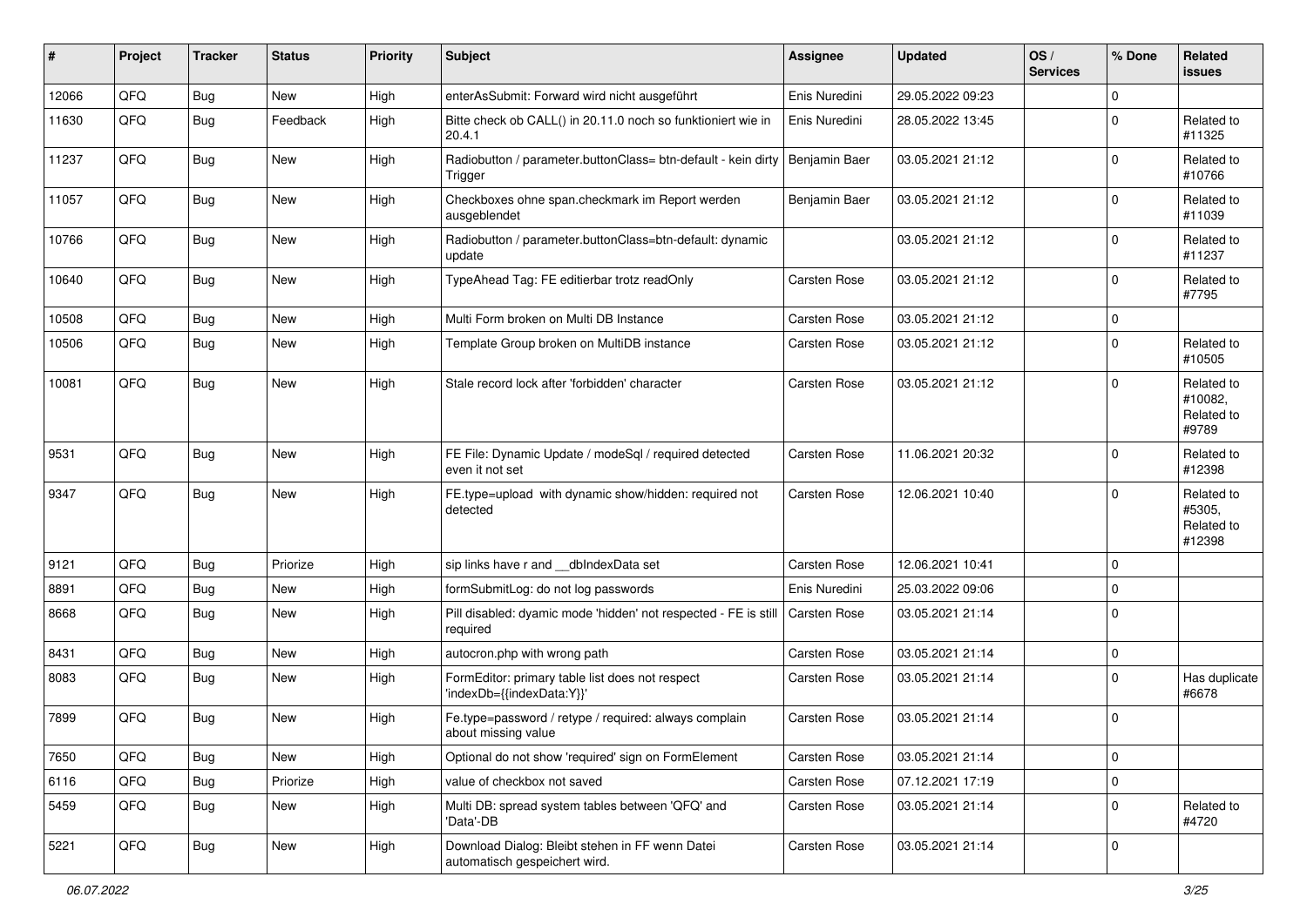| #     | Project | <b>Tracker</b> | <b>Status</b>     | <b>Priority</b> | <b>Subject</b>                                                                                         | <b>Assignee</b>     | <b>Updated</b>   | OS/<br><b>Services</b> | % Done      | Related<br><b>issues</b>                                               |
|-------|---------|----------------|-------------------|-----------------|--------------------------------------------------------------------------------------------------------|---------------------|------------------|------------------------|-------------|------------------------------------------------------------------------|
| 4279  | QFQ     | <b>Bug</b>     | Some day<br>maybe | High            | config.linkVars lost                                                                                   | Carsten Rose        | 03.05.2021 21:14 |                        | $\Omega$    |                                                                        |
| 3570  | QFQ     | <b>Bug</b>     | Some day<br>maybe | High            | Formular mit prmitnew permitEdit=Always wird nicht<br>aufgerufen (ist leer)                            | <b>Carsten Rose</b> | 03.05.2021 21:14 |                        | $\Omega$    |                                                                        |
| 3109  | QFQ     | Bug            | Some day<br>maybe | High            | RealUrl: Links werden nicht korrekt gerendert                                                          | Carsten Rose        | 03.05.2021 21:14 |                        | $\mathbf 0$ |                                                                        |
| 3061  | QFQ     | Bug            | Some day<br>maybe | High            | winstitute: mysql connection durcheinander - nmhp17<br>(ag7)/QFQ arbeitet mit DB/Tabellen von biostat. | Carsten Rose        | 03.05.2021 21:14 |                        | $\Omega$    |                                                                        |
| 13572 | QFQ     | Feature        | Feedback          | Normal          | Form Load: misleading error message on trying to load non<br>existent primary record                   | Enis Nuredini       | 16.05.2022 23:16 |                        | 100         |                                                                        |
| 12632 | QFQ     | Feature        | New               | Normal          | TinyMCE: Prepare CSS classes for images                                                                | Carsten Rose        | 04.06.2021 14:35 |                        | 100         | Blocked by<br>#12186                                                   |
| 12584 | QFQ     | Feature        | Feedback          | Normal          | T3 v10 migration script: replace alias-patterns (v11)                                                  | <b>Carsten Rose</b> | 28.05.2022 11:12 |                        | 100         |                                                                        |
| 10115 | QFQ     | Feature        | New               | Normal          | TypeAhead: static list                                                                                 | <b>Carsten Rose</b> | 26.02.2020 16:42 |                        | 100         |                                                                        |
| 3402  | QFQ     | Feature        | Some day<br>maybe | Normal          | Syntax Highlighting via CodeMirror                                                                     | Carsten Rose        | 11.12.2019 16:02 |                        | 100         | Related to<br>#3207                                                    |
| 13330 | QFQ     | Feature        | In Progress       | Normal          | Multi Form: Upload                                                                                     | Carsten Rose        | 07.11.2021 12:40 |                        | 50          | Related to<br>#9706                                                    |
| 12440 | QFQ     | Feature        | In Progress       | Normal          | Typo3 V10 upgrade (durchfuehren und testen)                                                            | <b>Carsten Rose</b> | 21.03.2022 09:53 |                        | 50          | Related to<br>#12357,<br>Related to<br>#12067,<br>Related to<br>#10661 |
| 8522  | QFQ     | Feature        | Some day<br>maybe | Normal          | build QFQ - npm warnings                                                                               | Benjamin Baer       | 01.02.2020 23:19 |                        | 50          |                                                                        |
| 6609  | QFQ     | Feature        | <b>New</b>        | Normal          | Formlet: JSON API erweitern                                                                            | <b>Carsten Rose</b> | 01.02.2020 23:21 |                        | 50          |                                                                        |
| 10793 | QFQ     | Feature        | In Progress       | Normal          | <b>Update NPM Packages</b>                                                                             | Carsten Rose        | 07.09.2021 13:25 |                        | 30          |                                                                        |
| 1623  | QFQ     | Feature        | Some day<br>maybe | Normal          | RealURL                                                                                                |                     | 11.12.2019 16:03 |                        | 30          |                                                                        |
| 14376 | QFQ     | Feature        | New               | Normal          | QFQ Bootstrap: if missing, create stored procedures                                                    | Enis Nuredini       | 19.06.2022 16:37 |                        | $\mathbf 0$ |                                                                        |
| 14371 | QFQ     | Feature        | Priorize          | Normal          | LDAP via REPORT                                                                                        | Carsten Rose        | 19.06.2022 16:37 |                        | $\mathbf 0$ |                                                                        |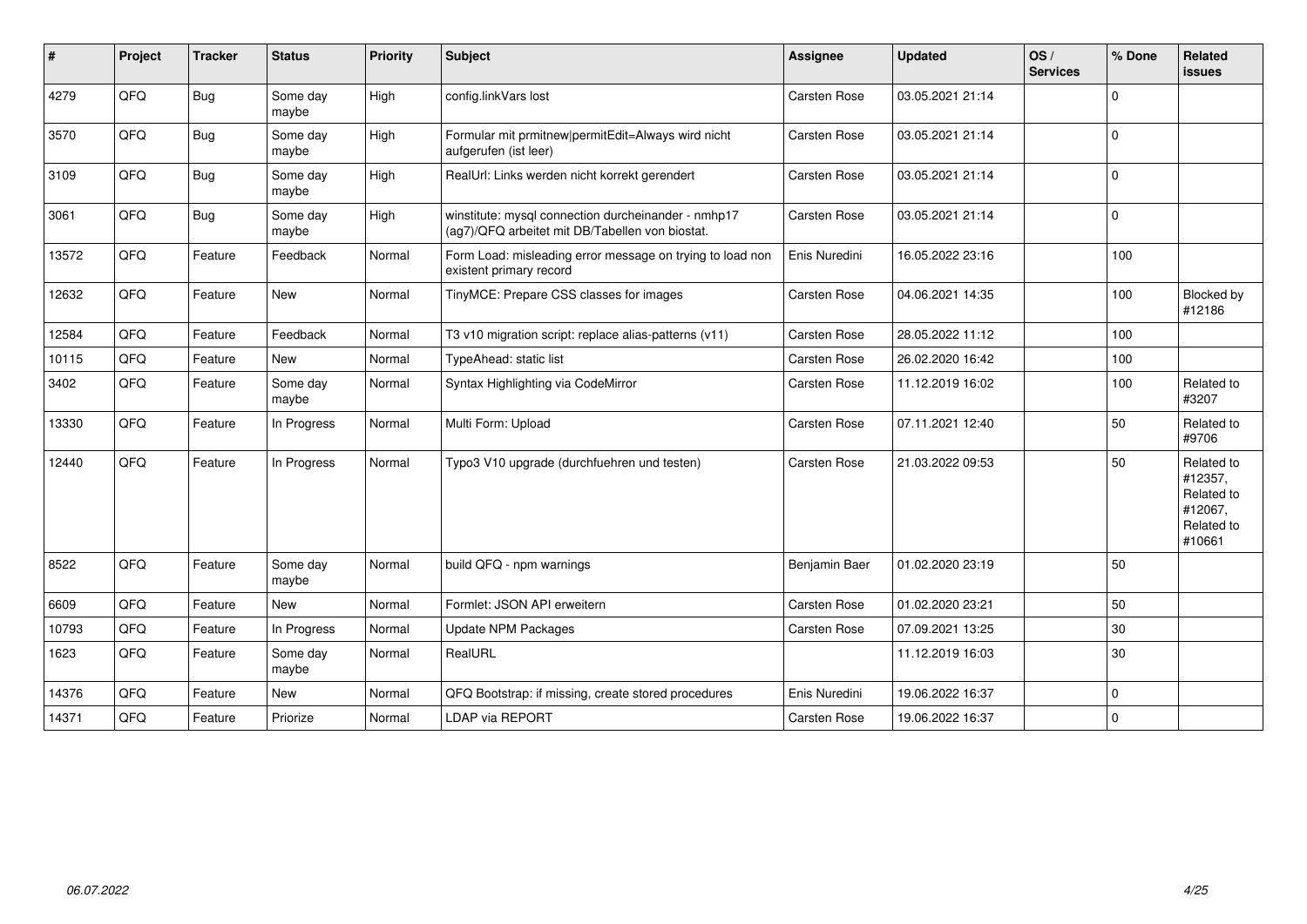| $\vert$ # | Project | <b>Tracker</b> | <b>Status</b>              | <b>Priority</b> | <b>Subject</b>                                            | <b>Assignee</b>        | <b>Updated</b>   | OS/<br><b>Services</b> | % Done      | Related<br><b>issues</b>                                                                                                                                              |
|-----------|---------|----------------|----------------------------|-----------------|-----------------------------------------------------------|------------------------|------------------|------------------------|-------------|-----------------------------------------------------------------------------------------------------------------------------------------------------------------------|
| 14320     | QFQ     | Feature        | In Progress                | Normal          | Allow specific HTML Tags and Attributes: general, TinyMCE | Enis Nuredini          | 04.07.2022 14:09 |                        | $\mathbf 0$ | Related to<br>#12664,<br>Related to<br>#12039,<br>Related to<br>#11702,<br>Related to<br>#7239,<br>Related to<br>#3708,<br>Related to<br>#3646.<br>Related to<br>#880 |
| 14290     | QFQ     | Feature        | Priorize                   | Normal          | FormEditor: Show Table Definition                         | Carsten Rose           | 19.06.2022 16:37 |                        | $\mathbf 0$ |                                                                                                                                                                       |
| 14227     | QFQ     | Feature        | New                        | Normal          | Selenium Konkurrenz: cypress.io                           | Enis Nuredini          | 28.05.2022 11:02 |                        | $\mathbf 0$ |                                                                                                                                                                       |
| 14185     | QFQ     | Feature        | New                        | Normal          | External/Autocron.php - better suitable directory         | Support: System        | 28.05.2022 11:03 |                        | $\pmb{0}$   |                                                                                                                                                                       |
| 14090     | QFQ     | Feature        | New                        | Normal          | Nützliche _script funktionen                              | Carsten Rose           | 28.05.2022 11:03 |                        | $\pmb{0}$   |                                                                                                                                                                       |
| 14028     | QFQ     | Feature        | <b>New</b>                 | Normal          | Required notification: visual nicer                       | Enis Nuredini          | 28.05.2022 11:01 |                        | $\mathbf 0$ |                                                                                                                                                                       |
| 13945     | QFQ     | Feature        | New                        | Normal          | As _link: content before/after link                       | Enis Nuredini          | 28.05.2022 11:01 |                        | $\pmb{0}$   | Related to<br>#12262                                                                                                                                                  |
| 13900     | QFQ     | Feature        | Priorize                   | Normal          | Selenium: Check das Cookie/PDF funktioniert               | Enis Nuredini          | 25.03.2022 12:45 |                        | $\mathbf 0$ |                                                                                                                                                                       |
| 13843     | QFQ     | Feature        | New                        | Normal          | Create JWT via QFQ                                        | Carsten Rose           | 19.03.2022 17:42 |                        | $\pmb{0}$   |                                                                                                                                                                       |
| 13841     | QFQ     | Feature        | New                        | Normal          | Create PDF via iText - evaluate                           | Carsten Rose           | 19.03.2022 17:42 |                        | $\mathbf 0$ |                                                                                                                                                                       |
| 13700     | QFQ     | Feature        | New                        | Normal          | Redesign gfg.io Seite                                     | Carsten Rose           | 19.03.2022 17:43 |                        | $\mathbf 0$ |                                                                                                                                                                       |
| 13609     | QFQ     | Feature        | New                        | Normal          | QFQ Introduction: Seite aufloesen                         | Philipp<br>Gröbelbauer | 28.05.2022 11:02 |                        | $\mathbf 0$ |                                                                                                                                                                       |
| 13608     | QFQ     | Feature        | Some day<br>maybe          | Normal          | Automatic Browser Language Redirect                       | Enis Nuredini          | 17.06.2022 08:35 |                        | $\mathbf 0$ |                                                                                                                                                                       |
| 13566     | QFQ     | Feature        | Ready to sync<br>(develop) | Normal          | Delete config-example.qfq.php file                        | Carsten Rose           | 23.12.2021 09:25 |                        | $\mathbf 0$ |                                                                                                                                                                       |
| 13467     | QFQ     | Feature        | <b>New</b>                 | Normal          | ChangeLog Generator                                       | Carsten Rose           | 19.03.2022 17:46 |                        | $\Omega$    | Related to<br>#11460                                                                                                                                                  |
| 13354     | QFQ     | Feature        | New                        | Normal          | Using Websocket in QFQ                                    | Carsten Rose           | 05.07.2022 16:26 |                        | $\mathbf 0$ | Related to<br>#11076                                                                                                                                                  |
| 12679     | QFQ     | Feature        | New                        | Normal          | tablesorter: custom column width                          | <b>Carsten Rose</b>    | 16.06.2021 11:10 |                        | $\mathbf 0$ |                                                                                                                                                                       |
| 12664     | QFQ     | Feature        | New                        | Normal          | TinyMCE: report/remove malicous HTML/JS Code              | <b>Carsten Rose</b>    | 19.03.2022 17:47 |                        | $\mathbf 0$ | Related to<br>#14320                                                                                                                                                  |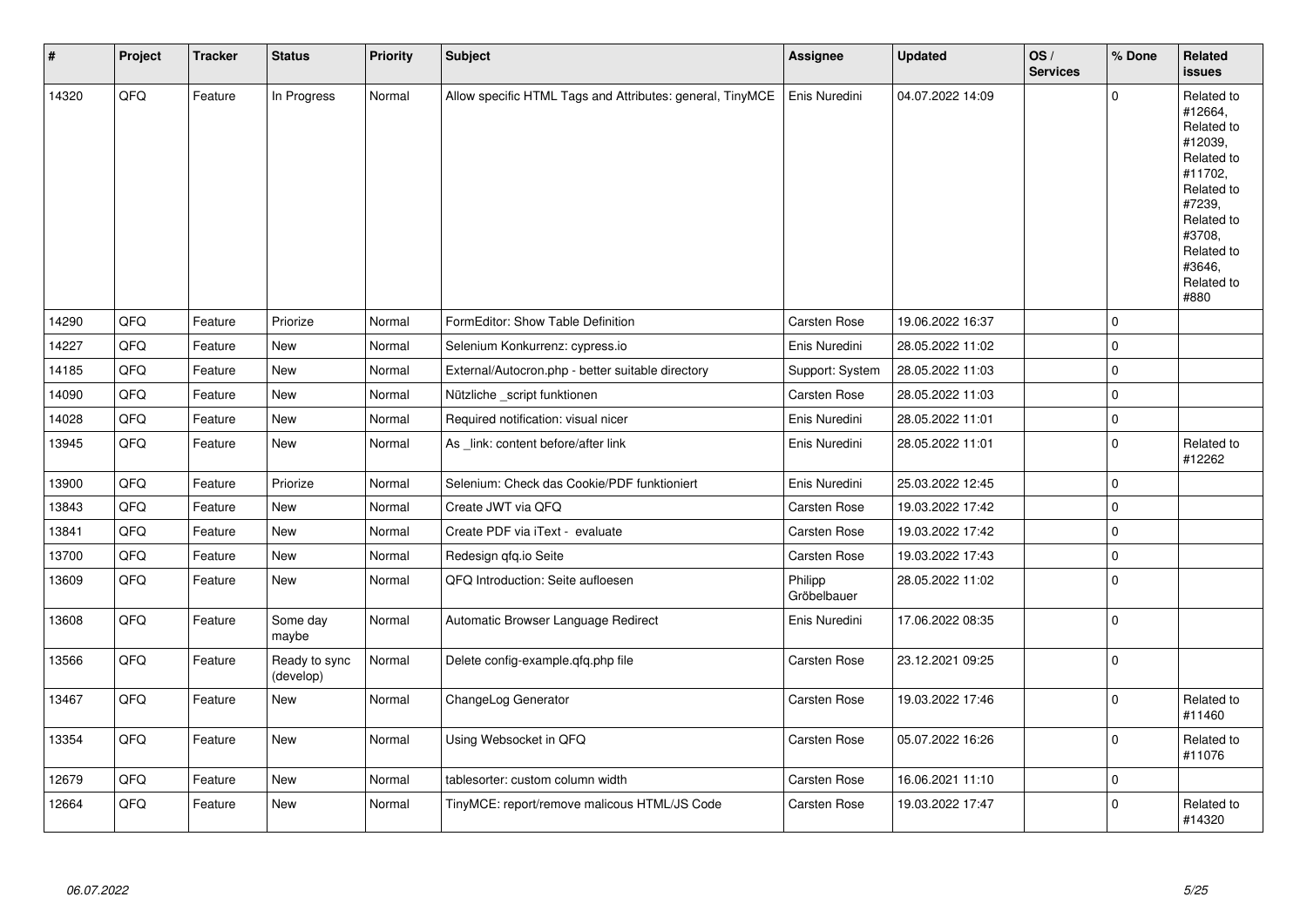| #     | Project | <b>Tracker</b> | <b>Status</b>     | <b>Priority</b> | Subject                                                                                                        | Assignee            | <b>Updated</b>   | OS/<br><b>Services</b> | % Done      | Related<br>issues                                                     |
|-------|---------|----------------|-------------------|-----------------|----------------------------------------------------------------------------------------------------------------|---------------------|------------------|------------------------|-------------|-----------------------------------------------------------------------|
| 12611 | QFQ     | Feature        | Some day<br>maybe | Normal          | Refactoring: Bootstrap with Lazy Loading                                                                       | <b>Carsten Rose</b> | 08.06.2022 10:37 |                        | $\Omega$    | Related to<br>#12490,<br>Related to<br>#10013,<br>Related to<br>#7732 |
| 12603 | QFQ     | Feature        | <b>New</b>        | Normal          | Dropdown (Select), Radio, checkbox:<br>itemListAlways={{!SELECT key, value}}                                   | <b>Carsten Rose</b> | 19.03.2022 17:47 |                        | $\Omega$    |                                                                       |
| 12556 | QFQ     | Feature        | <b>New</b>        | Normal          | Pills Title: colored = static or dynamic on allrequiredgiven                                                   | Benjamin Baer       | 19.03.2022 17:49 |                        | $\Omega$    |                                                                       |
| 12504 | QFQ     | Feature        | Priorize          | Normal          | sql.log: report fe.id                                                                                          | <b>Carsten Rose</b> | 05.05.2021 22:09 |                        | $\Omega$    |                                                                       |
| 12503 | QFQ     | Feature        | Priorize          | Normal          | Detect dangerous UPDATE statement with missing WHERE                                                           | Carsten Rose        | 05.05.2021 22:09 |                        | $\Omega$    |                                                                       |
| 12490 | QFQ     | Feature        | New               | Normal          | Loading Plugins in QFQ - see what tinymce does. (lazy<br>loading)                                              | Benjamin Baer       | 08.06.2022 10:37 |                        | $\Omega$    | Related to<br>#12611,<br>Related to<br>#10013,<br>Related to<br>#7732 |
| 12480 | QFQ     | Feature        | <b>New</b>        | Normal          | If QFQ upgrade is running, block further request                                                               | <b>Carsten Rose</b> | 03.05.2021 20:45 |                        | $\Omega$    |                                                                       |
| 12477 | QFQ     | Feature        | <b>New</b>        | Normal          | Support for refactoring: Form, FormElement, diverse<br>Tabellen/Spalten, tt-content Records                    | Carsten Rose        | 03.05.2021 20:45 |                        | $\Omega$    |                                                                       |
| 12476 | QFQ     | Feature        | <b>New</b>        | Normal          | clearMe: a) should trigger 'dirty', b) sticky on textarea resize                                               | Benjamin Baer       | 04.01.2022 08:40 |                        | $\Omega$    | Related to<br>#9528                                                   |
| 12474 | QFQ     | Feature        | <b>New</b>        | Normal          | Check BaseConfigURL if it is given and the the last char is '/                                                 | <b>Carsten Rose</b> | 03.05.2021 20:45 |                        | $\Omega$    |                                                                       |
| 12465 | QFQ     | Feature        | New               | Normal          | QFQ Function: use in FE to fill StoreRecord                                                                    | <b>Carsten Rose</b> | 05.05.2021 21:58 |                        | $\mathbf 0$ |                                                                       |
| 12452 | QFQ     | Feature        | Priorize          | Normal          | BaseURL: alsways with '/' at the end                                                                           | Carsten Rose        | 19.06.2022 13:45 |                        | $\Omega$    | Related to<br>#10782                                                  |
| 12439 | QFQ     | Feature        | In Progress       | Normal          | TinyMCE Paste from Word & Character Count/Limit                                                                | <b>Carsten Rose</b> | 05.05.2021 22:15 |                        | $\mathbf 0$ |                                                                       |
| 12413 | QFQ     | Feature        | New               | Normal          | STORE_TYPO3: enhance for {{be_users.email:T}},<br>{{fe_users.email:T}}                                         | Carsten Rose        | 03.05.2021 20:45 |                        | $\Omega$    | Related to<br>#12412,<br>Related to<br>#10012                         |
| 12412 | QFQ     | Feature        | <b>New</b>        | Normal          | Action/Escape qualifier 'e' (empty), '0': if given, an empty<br>string (or '0') will be treated as 'not found' | <b>Carsten Rose</b> | 08.05.2021 09:40 |                        | $\Omega$    | Related to<br>#12413,<br>Related to<br>#10012                         |
| 12400 | QFQ     | Feature        | New               | Normal          | Tutorial ist in QFQ Doku, Wird in der Suche gefunden, es<br>gibt aber kein Menupunkt - Inhalt ueberpruefen     | Carsten Rose        | 03.05.2021 20:45 |                        | $\mathbf 0$ |                                                                       |
| 12337 | QFQ     | Feature        | Some day<br>maybe | Normal          | Database.php: better caching                                                                                   | Carsten Rose        | 16.09.2021 15:10 |                        | $\mathbf 0$ |                                                                       |
| 12330 | QFQ     | Feature        | New               | Normal          | Copy to input field / text area / TinyMCE                                                                      | Carsten Rose        | 07.04.2021 09:01 |                        | $\pmb{0}$   |                                                                       |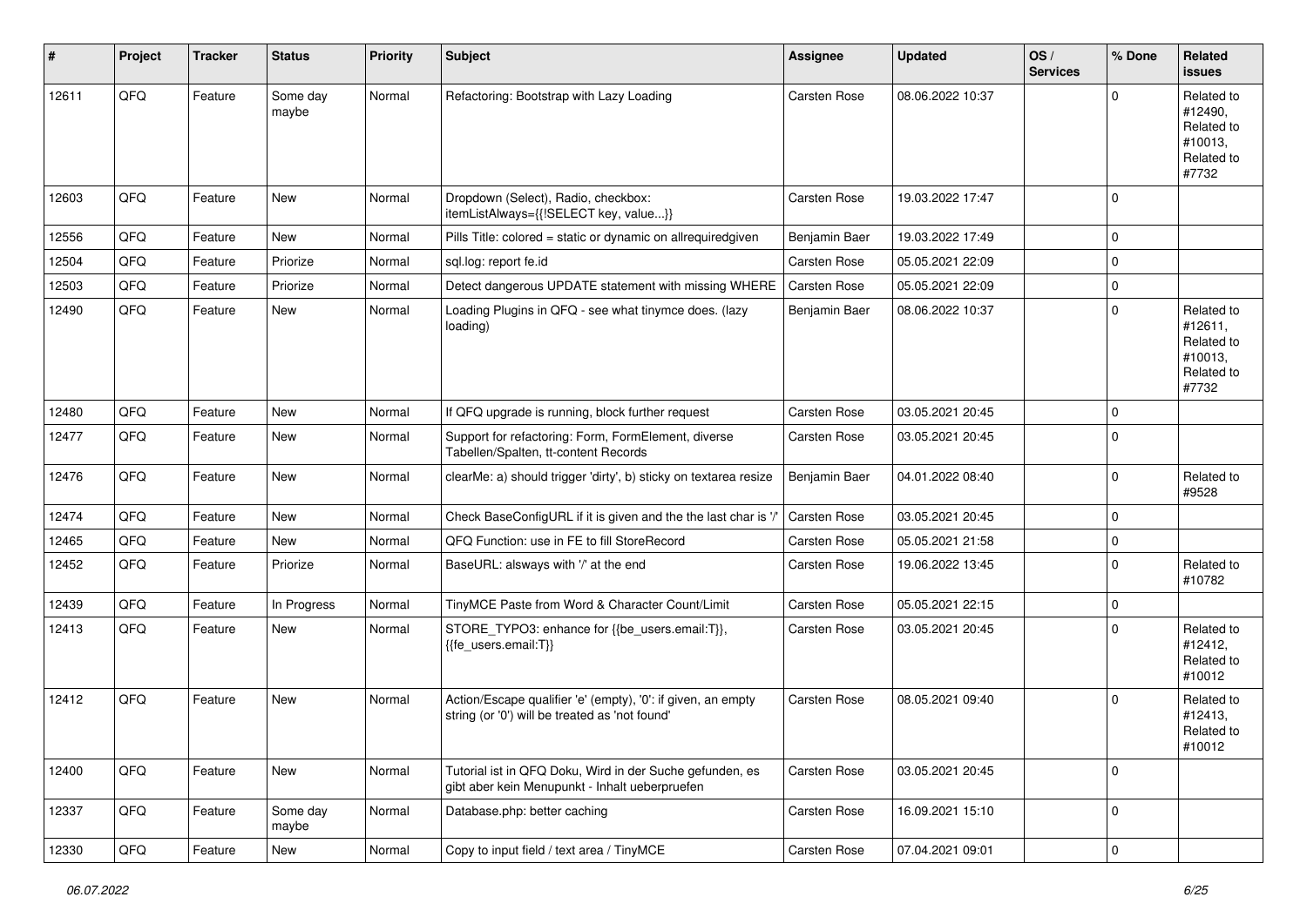| ∦     | Project | <b>Tracker</b> | <b>Status</b>     | <b>Priority</b> | <b>Subject</b>                                                                                       | <b>Assignee</b>                                        | <b>Updated</b>      | OS/<br><b>Services</b> | % Done      | Related<br><b>issues</b>                                                    |                      |
|-------|---------|----------------|-------------------|-----------------|------------------------------------------------------------------------------------------------------|--------------------------------------------------------|---------------------|------------------------|-------------|-----------------------------------------------------------------------------|----------------------|
| 12315 | QFQ     | Feature        | Some day<br>maybe | Normal          | Form History (Diffs) / Backups                                                                       | Carsten Rose                                           | 16.09.2021 15:10    |                        | $\Omega$    |                                                                             |                      |
| 12269 | QFQ     | Feature        | New               | Normal          | 2FA - Login                                                                                          | Carsten Rose                                           | 03.05.2021 20:45    |                        | $\mathbf 0$ |                                                                             |                      |
| 12262 | QFQ     | Feature        | ToDo              | Normal          | Form buttons on top: more customable                                                                 | Enis Nuredini                                          | 17.06.2022 10:44    |                        | $\mathbf 0$ | Related to<br>#13945, Has<br>duplicate<br>#4046, Has<br>duplicate<br>#10080 |                      |
| 12163 | QFQ     | Feature        | New               | Normal          | Checkbox: table wrap                                                                                 | Carsten Rose                                           | 03.05.2021 20:51    |                        | $\mathbf 0$ |                                                                             |                      |
| 12162 | QFQ     | Feature        | New               | Normal          | FE.type=sendmail: personalized mailing (several mails) via<br>template                               | <b>Carsten Rose</b>                                    | 03.05.2021 20:45    |                        | $\mathbf 0$ |                                                                             |                      |
| 12156 | QFQ     | Feature        | New               | Normal          | Form: Optional disable 'leave page'                                                                  |                                                        | 03.05.2021 20:45    |                        | $\mathbf 0$ |                                                                             |                      |
| 12146 | QFQ     | Feature        | New               | Normal          | Autocron Job: Anzeigen wann der naechste Job ausgefuehrt<br>wird, resp das er nicht ausgefuehrt wird | <b>Carsten Rose</b>                                    | 15.03.2021 15:23    |                        | $\mathbf 0$ |                                                                             |                      |
| 12135 | QFQ     | Feature        | New               | Normal          | Subrecord: Notiz                                                                                     |                                                        | 24.04.2021 16:58    |                        | $\mathbf 0$ |                                                                             |                      |
| 12119 | QFQ     | Feature        | <b>New</b>        | Normal          | AS paged: error message missing if there ist no 'r' argument.                                        | <b>Carsten Rose</b>                                    | 03.05.2021 20:51    |                        | $\mathbf 0$ |                                                                             |                      |
| 12109 | QFQ     | Feature        | New               | Normal          | Donwload Link: Plain, SIP, Persistent Link, Peristent SIP -<br>new notation                          | Carsten Rose                                           | 03.05.2021 20:45    |                        | $\mathbf 0$ | Related to<br>#12085                                                        |                      |
| 12039 | QFQ     | Feature        | <b>New</b>        | Normal          | Missing htmlSpecialChar() in pre processing on form submit                                           |                                                        | 18.02.2021 00:09    |                        | $\Omega$    | Related to<br>#14320                                                        |                      |
| 12038 | QFQ     | Feature        | New               | Normal          | a) STORE_VAR: filenameOnlyStripUniq, b) SP:<br>QSTRIPUNIQ()                                          |                                                        | 17.02.2021 23:55    |                        | $\Omega$    |                                                                             |                      |
| 12024 | QFQ     | Feature        | <b>New</b>        | Normal          | Excel Export: text columns by default decode<br>htmlspeciachar()                                     | Carsten Rose                                           | 17.02.2021 23:55    |                        | $\mathbf 0$ | Related to<br>#12022                                                        |                      |
| 12023 | QFQ     | Feature        | New               | Normal          | MySQL Stored Precdure: QDECODESPECIALCHAR()                                                          | <b>Carsten Rose</b>                                    | 16.02.2021 11:16    |                        | $\mathbf 0$ | Related to<br>#12022                                                        |                      |
| 11980 | QFQ     | Feature        | In Progress       | Normal          | protected verzeichnis MUSS geschützt werden                                                          | Carsten Rose                                           | 07.09.2021 13:30    |                        | $\mathbf 0$ |                                                                             |                      |
| 11955 | QFQ     | Feature        | New               | Normal          | subrecord: new title option to set <th> attributes - e.g. to<br/>customize tablesorter options.</th> | attributes - e.g. to<br>customize tablesorter options. | <b>Carsten Rose</b> | 03.05.2021 20:47       |             | $\mathbf 0$                                                                 | Related to<br>#11775 |
| 11892 | QFQ     | Feature        | <b>New</b>        | Normal          | tablesorter: columns with links are hard to order - new<br>qualifier 'Y: <ord>'</ord>                | Enis Nuredini                                          | 23.03.2022 09:22    |                        | $\mathbf 0$ |                                                                             |                      |
| 11775 | QFQ     | Feature        | <b>New</b>        | Normal          | Subrecord Tooltip pro Feld                                                                           | <b>Carsten Rose</b>                                    | 18.12.2020 15:22    |                        | $\Omega$    | Related to<br>#11955                                                        |                      |
| 11747 | QFQ     | Feature        | <b>New</b>        | Normal          | Maintenance Page with Redirect                                                                       | <b>Carsten Rose</b>                                    | 03.05.2021 20:47    |                        | $\Omega$    | Related to<br>#11741                                                        |                      |
| 11716 | QFQ     | Feature        | New               | Normal          | Form an beliebiger Stelle im Report anzeigen                                                         |                                                        | 09.12.2020 09:47    |                        | $\mathbf 0$ |                                                                             |                      |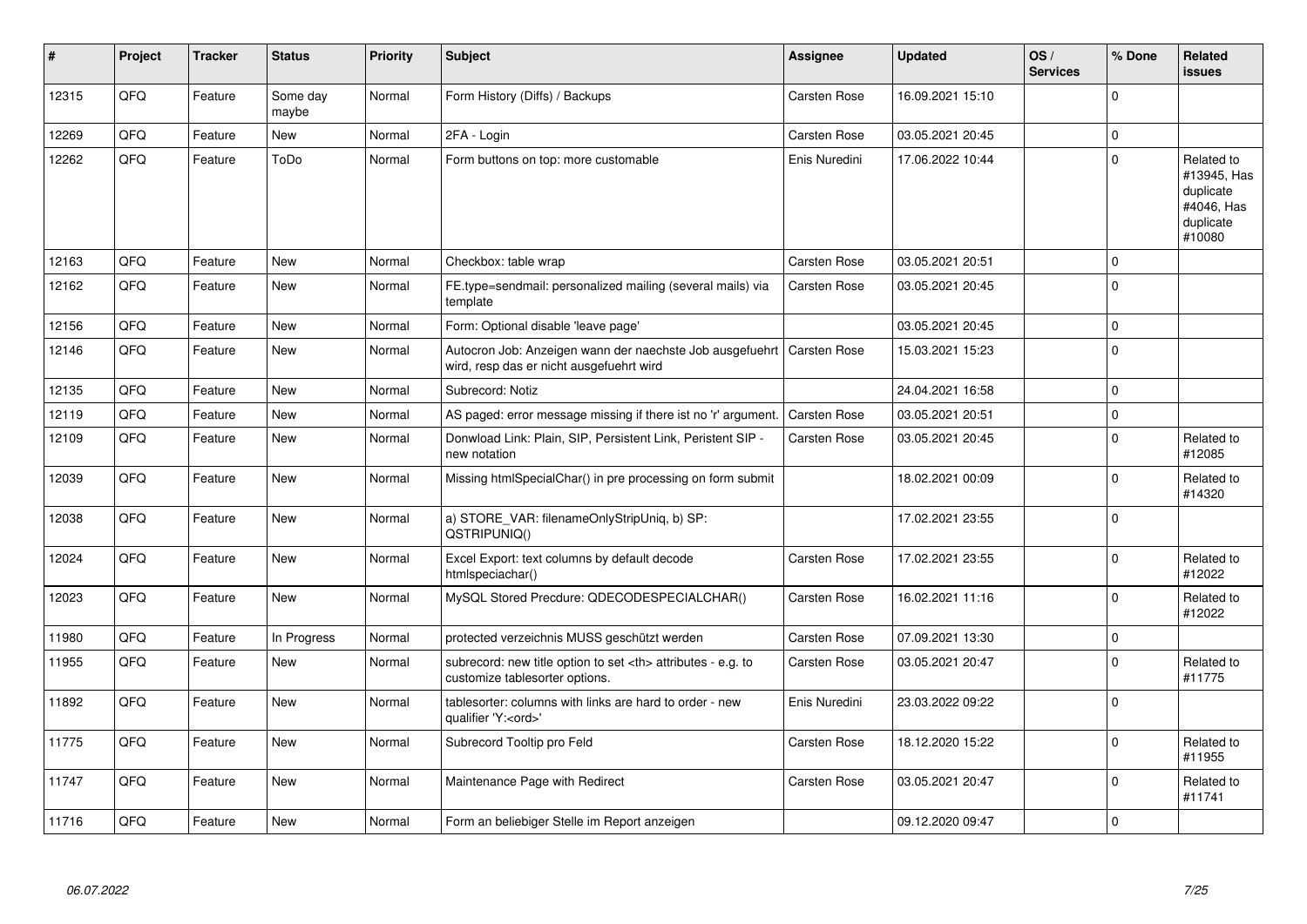| #     | Project | <b>Tracker</b> | <b>Status</b>     | <b>Priority</b> | <b>Subject</b>                                                       | <b>Assignee</b>     | <b>Updated</b>   | OS/<br><b>Services</b> | % Done      | Related<br>issues                            |
|-------|---------|----------------|-------------------|-----------------|----------------------------------------------------------------------|---------------------|------------------|------------------------|-------------|----------------------------------------------|
| 11702 | QFQ     | Feature        | <b>New</b>        | Normal          | HTML Special Char makes no sense for 'allbut' if '&' is<br>forbidden | <b>Carsten Rose</b> | 07.12.2021 16:35 |                        | $\Omega$    | Related to<br>#5112,<br>Related to<br>#14320 |
| 11535 | QFQ     | Feature        | <b>New</b>        | Normal          | Ability to create SQL columns in frontend QFQ forms                  |                     | 17.11.2020 12:11 |                        | 0           |                                              |
| 11534 | QFQ     | Feature        | <b>New</b>        | Normal          | Report: Action on selected rows - Table batchprocessing<br>feature   |                     | 18.11.2020 08:15 |                        | $\Omega$    |                                              |
| 11523 | QFQ     | Feature        | New               | Normal          | Mit dynamic Update erkennen, ob Upload gemacht wurde                 | Carsten Rose        | 13.11.2020 15:07 |                        | $\Omega$    | Related to<br>#9533                          |
| 11516 | QFQ     | Feature        | New               | Normal          | Multi Page Form (Previous/Next Buttons)                              | Carsten Rose        | 16.03.2021 17:52 |                        | $\mathbf 0$ |                                              |
| 11504 | QFQ     | Feature        | New               | Normal          | Dynamic Update: Button text update for 'Save',' Close' &<br>'Delete' | Carsten Rose        | 12.11.2020 23:44 |                        | $\Omega$    |                                              |
| 11460 | QFQ     | Feature        | New               | Normal          | Easier creation of changelog: gitchangelog                           | Carsten Rose        | 12.06.2021 10:20 |                        | $\Omega$    | Related to<br>#13467                         |
| 11323 | QFQ     | Feature        | Some day<br>maybe | Normal          | Report Frontend Editor Modal + Codemirror                            | Carsten Rose        | 16.09.2021 15:10 |                        | $\Omega$    | Related to<br>#11036                         |
| 11322 | QFQ     | Feature        | Some day<br>maybe | Normal          | Form Element JSON - (multiline parameter field)                      | <b>Carsten Rose</b> | 16.09.2021 15:10 |                        | $\Omega$    |                                              |
| 11320 | QFQ     | Feature        | Priorize          | Normal          | Typo3 Version 10 support                                             | Carsten Rose        | 05.05.2021 22:09 |                        | 0           |                                              |
| 11217 | QFQ     | Feature        | Some day<br>maybe | Normal          | <b>Extend Script Functionality</b>                                   | Carsten Rose        | 16.09.2021 15:10 |                        | $\Omega$    |                                              |
| 11080 | QFQ     | Feature        | New               | Normal          | Send MQTT messages                                                   | <b>Carsten Rose</b> | 29.08.2020 19:49 |                        | $\mathbf 0$ |                                              |
| 11076 | QFQ     | Feature        | In Progress       | Normal          | SELECT  AS _websocket                                                | Carsten Rose        | 30.08.2020 17:49 |                        | $\Omega$    | Related to<br>#13354                         |
| 11036 | QFQ     | Feature        | Some day<br>maybe | Normal          | inline report editor permissions                                     | <b>Carsten Rose</b> | 16.09.2021 15:09 |                        | $\Omega$    | Related to<br>#11323                         |
| 10996 | QFQ     | Feature        | <b>New</b>        | Normal          | Download video via sip: no seek                                      | Carsten Rose        | 12.08.2020 14:18 |                        | $\mathbf 0$ |                                              |
| 10979 | QFQ     | Feature        | <b>New</b>        | Normal          | Ajax Calls an API - dataReport                                       | Carsten Rose        | 11.05.2022 12:15 |                        | $\Omega$    |                                              |
| 10976 | QFQ     | Feature        | <b>New</b>        | Normal          | Excel Export Verbesserungen                                          | Carsten Rose        | 06.08.2020 10:56 |                        | 0           |                                              |
| 10874 | QFQ     | Feature        | <b>New</b>        | Normal          | Erstellen eines Foreign Keys in der Tabelle "FormElement"            |                     | 13.07.2020 10:11 |                        | 0           |                                              |
| 10819 | QFQ     | Feature        | <b>New</b>        | Normal          | Persistent SIP - second try                                          | <b>Carsten Rose</b> | 29.06.2020 23:02 |                        | $\Omega$    | Related to<br>#6261                          |
| 10782 | QFQ     | Feature        | Feedback          | Normal          | Tiny MCE: Image Upload                                               | Enis Nuredini       | 16.05.2022 23:16 |                        | $\Omega$    | Related to<br>#12452                         |
| 10763 | QFQ     | Feature        | New               | Normal          | form accessed and submitted despite logout?                          |                     | 16.06.2020 11:43 |                        | $\Omega$    |                                              |
| 10745 | QFQ     | Feature        | Some day<br>maybe | Normal          | <b>Tablesorter Excel Export</b>                                      | <b>Carsten Rose</b> | 16.09.2021 15:09 |                        | $\Omega$    |                                              |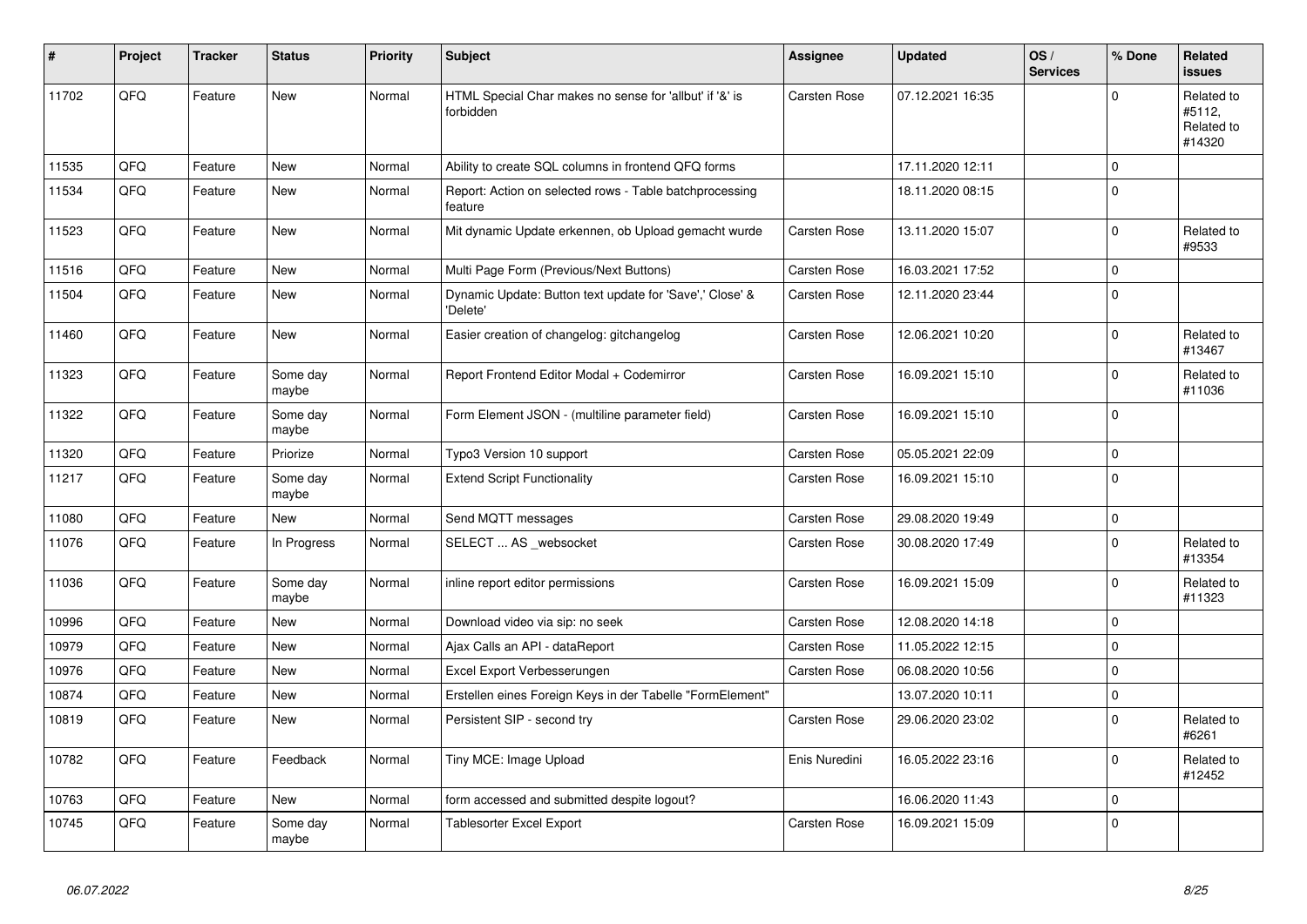| $\vert$ # | Project | <b>Tracker</b> | <b>Status</b>     | <b>Priority</b> | <b>Subject</b>                                                                           | <b>Assignee</b>     | <b>Updated</b>   | OS/<br><b>Services</b> | % Done      | Related<br><b>issues</b>                                               |
|-----------|---------|----------------|-------------------|-----------------|------------------------------------------------------------------------------------------|---------------------|------------------|------------------------|-------------|------------------------------------------------------------------------|
| 10738     | QFQ     | Feature        | Some day<br>maybe | Normal          | CORS headers for external API requests                                                   |                     | 10.06.2020 14:00 |                        | $\mathbf 0$ |                                                                        |
| 10716     | QFQ     | Feature        | Some day<br>maybe | Normal          | Business Logic mit Externen Skripten                                                     | <b>Carsten Rose</b> | 16.09.2021 15:10 |                        | $\mathbf 0$ | Related to<br>#10713,<br>Related to<br>#8217                           |
| 10714     | QFQ     | Feature        | New               | Normal          | multi Table Form                                                                         | <b>Carsten Rose</b> | 16.03.2021 18:44 |                        | $\Omega$    |                                                                        |
| 10593     | QFQ     | Feature        | New               | Normal          | label2: text behind input element                                                        | <b>Carsten Rose</b> | 16.05.2020 10:57 |                        | $\mathbf 0$ |                                                                        |
| 10569     | QFQ     | Feature        | Priorize          | Normal          | link _blank more safe                                                                    | Enis Nuredini       | 25.03.2022 12:44 |                        | $\mathbf 0$ |                                                                        |
| 10463     | QFQ     | Feature        | <b>New</b>        | Normal          | Report link: expliztes setzen von HTML Tags (Bedarf fuer<br>'data-selenium' & 'id')      | Enis Nuredini       | 23.03.2022 09:23 |                        | $\mathbf 0$ | Related to<br>#7648                                                    |
| 10443     | QFQ     | Feature        | In Progress       | Normal          | Konzept api / live                                                                       | Carsten Rose        | 07.05.2020 09:39 |                        | $\mathbf 0$ |                                                                        |
| 10384     | QFQ     | Feature        | <b>New</b>        | Normal          | Parameter Exchange QFQ Instances                                                         |                     | 07.05.2020 09:38 |                        | $\mathbf 0$ |                                                                        |
| 10345     | QFQ     | Feature        | New               | Normal          | Templates - Patterns QFQ Style                                                           |                     | 03.05.2021 21:01 |                        | $\mathbf 0$ | Related to<br>#10713                                                   |
| 10124     | QFQ     | Feature        | Feedback          | Normal          | qfq AAI-Login                                                                            | Karin Niffeler      | 07.05.2020 09:36 |                        | $\mathbf 0$ |                                                                        |
| 10119     | QFQ     | Feature        | <b>New</b>        | Normal          | Dropdown (selectlist) & Type Ahead: format and catagorize<br>list                        | Carsten Rose        | 07.05.2020 09:36 |                        | $\mathbf 0$ |                                                                        |
| 10116     | QFQ     | Feature        | Some day<br>maybe | Normal          | TypeAhead: Tag - show inside 'input' element                                             | Carsten Rose        | 16.09.2021 15:09 |                        | $\mathbf 0$ |                                                                        |
| 10095     | QFQ     | Feature        | Some day<br>maybe | Normal          | Generic Gitlab Integration into QFQ                                                      | <b>Carsten Rose</b> | 16.09.2021 15:10 |                        | $\mathbf 0$ |                                                                        |
| 10080     | QFQ     | Feature        | New               | Normal          | Popup on 'save' / 'close': configure dialog (answer<br>yes/no/cancle/)                   | <b>Carsten Rose</b> | 28.03.2021 20:52 |                        | $\pmb{0}$   | Is duplicate<br>of #12262                                              |
| 10015     | QFQ     | Feature        | Priorize          | Normal          | Monospace in Textarea                                                                    | Carsten Rose        | 03.02.2020 13:40 |                        | $\pmb{0}$   |                                                                        |
| 10014     | QFQ     | Feature        | New               | Normal          | Manual.rst: describe behaviour and process order of<br>fillStoreVar, slaveId, sqlBefore, | <b>Carsten Rose</b> | 01.02.2020 22:31 |                        | $\mathbf 0$ |                                                                        |
| 10013     | QFQ     | Feature        | Some day<br>maybe | Normal          | FE.typ=editor: CodeMirror                                                                | <b>Carsten Rose</b> | 08.06.2022 10:37 |                        | $\mathbf 0$ | Related to<br>#12611,<br>Related to<br>#12490,<br>Related to<br>#7732  |
| 10012     | QFQ     | Feature        | Priorize          | Normal          | redirectAllMailTo: {{beEmail:T}}                                                         | <b>Carsten Rose</b> | 08.05.2021 09:54 |                        | $\Omega$    | Related to<br>#12412,<br>Related to<br>#12413,<br>Related to<br>#10011 |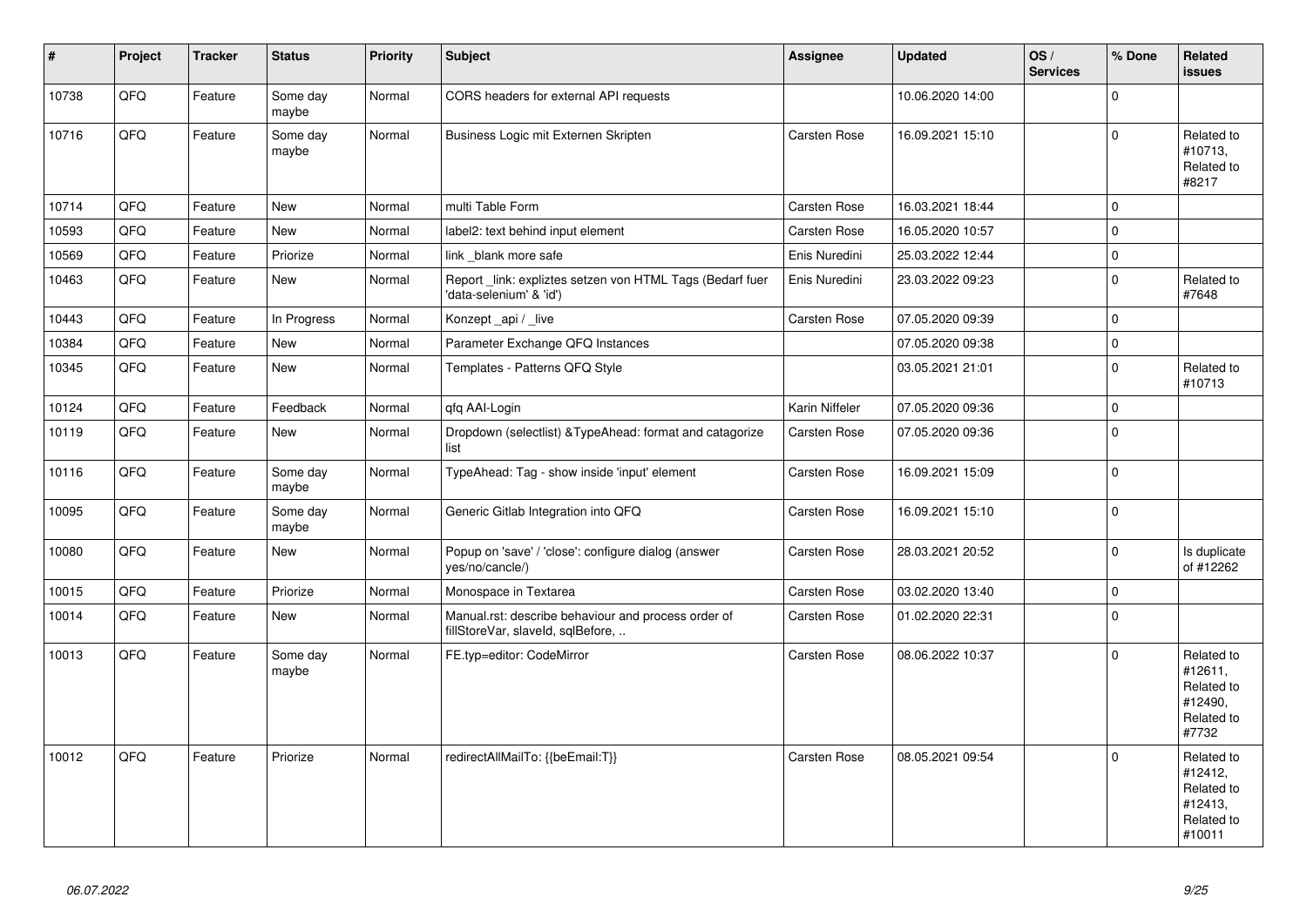| #     | Project | <b>Tracker</b> | <b>Status</b>     | <b>Priority</b> | Subject                                                                                                                               | Assignee            | <b>Updated</b>   | OS/<br><b>Services</b> | % Done      | Related<br><b>issues</b>                                             |
|-------|---------|----------------|-------------------|-----------------|---------------------------------------------------------------------------------------------------------------------------------------|---------------------|------------------|------------------------|-------------|----------------------------------------------------------------------|
| 10011 | QFQ     | Feature        | Priorize          | Normal          | Offer new STORE TYPO3 Variable 'beUser', 'beEmail'                                                                                    | Carsten Rose        | 08.05.2021 09:51 |                        | $\Omega$    | Related to<br>#10012,<br>Related to<br>#12511                        |
| 10005 | QFQ     | Feature        | Priorize          | Normal          | Report / special column name:  AS _calendar                                                                                           | Carsten Rose        | 03.06.2020 17:28 |                        | $\Omega$    |                                                                      |
| 10003 | QFQ     | Feature        | Priorize          | Normal          | fieldset: stronger visualize group                                                                                                    | Benjamin Baer       | 12.02.2020 08:13 |                        | $\Omega$    |                                                                      |
| 9983  | QFQ     | Feature        | New               | Normal          | Report Notation: new keyword 'range'                                                                                                  | <b>Carsten Rose</b> | 01.02.2020 15:55 |                        | $\mathbf 0$ |                                                                      |
| 9968  | QFQ     | Feature        | Priorize          | Normal          | Tooltip in Links for Developer                                                                                                        | Carsten Rose        | 01.02.2020 23:17 |                        | $\mathbf 0$ |                                                                      |
| 9928  | QFQ     | Feature        | Priorize          | Normal          | SpecialColumnName: a) Deprecated: ' AS "_+tag " ', b)<br>New: ' AS "_ <tag1><tag2>"'</tag2></tag1>                                    | <b>Carsten Rose</b> | 01.02.2020 23:17 |                        | $\mathbf 0$ | Related to<br>#9929                                                  |
| 9927  | QFQ     | Feature        | New               | Normal          | QFQ Update: a) Update nur machen wenn BE User<br>eingeloggt ist., b) Bei Fehler genaue Meldung welcher<br>Updateschritt Probleme hat. | <b>Carsten Rose</b> | 22.01.2020 12:59 |                        | $\Omega$    |                                                                      |
| 9900  | QFQ     | Feature        | Priorize          | Normal          | Generic API Call: tt-content record >> JSON                                                                                           | <b>Carsten Rose</b> | 01.02.2020 10:13 |                        | $\mathbf 0$ |                                                                      |
| 9853  | QFQ     | Feature        | New               | Normal          | Check das SQL / QFQ / Mail Logfile geschrieben wird                                                                                   |                     | 09.01.2020 11:15 |                        | $\Omega$    |                                                                      |
| 9811  | QFQ     | Feature        | <b>New</b>        | Normal          | Report: tag every n'th row                                                                                                            | <b>Carsten Rose</b> | 01.02.2020 23:22 |                        | $\mathbf 0$ |                                                                      |
| 9781  | QFQ     | Feature        | New               | Normal          | Button: CSS class to make buttons smaller                                                                                             | <b>Carsten Rose</b> | 01.02.2020 23:22 |                        | $\mathbf 0$ |                                                                      |
| 9777  | QFQ     | Feature        | New               | Normal          | Logging QFQ Variables                                                                                                                 | <b>Carsten Rose</b> | 16.12.2019 17:17 |                        | $\mathbf 0$ |                                                                      |
| 9707  | QFQ     | Feature        | New               | Normal          | SIP security: encode pageld and check pageld on decode                                                                                | <b>Carsten Rose</b> | 01.02.2020 23:22 |                        | $\Omega$    |                                                                      |
| 9706  | QFQ     | Feature        | New               | Normal          | Multi File Upload (hidden template group)                                                                                             | <b>Carsten Rose</b> | 01.02.2020 23:22 |                        | $\Omega$    | Related to<br>#7521,<br>Related to<br>#5562,<br>Related to<br>#13330 |
| 9704  | QFQ     | Feature        | Some day<br>maybe | Normal          | Thumbnails Generieren beim Splitten von PDF Files                                                                                     | <b>Carsten Rose</b> | 11.12.2019 16:01 |                        | $\Omega$    |                                                                      |
| 9668  | QFQ     | Feature        | Priorize          | Normal          | Form.mode: rename 'hidden' to 'hide'                                                                                                  | <b>Carsten Rose</b> | 05.05.2021 22:14 |                        | $\Omega$    | Related to<br>#6437                                                  |
| 9602  | QFQ     | Feature        | New               | Normal          | Form definition as JSON                                                                                                               | Carsten Rose        | 01.02.2020 23:21 |                        | $\Omega$    | Related to<br>#9600                                                  |
| 9579  | QFQ     | Feature        | Some day<br>maybe | Normal          | Multiform with Process Row                                                                                                            | <b>Carsten Rose</b> | 11.12.2019 16:01 |                        | $\mathbf 0$ |                                                                      |
| 9537  | QFQ     | Feature        | New               | Normal          | FormEditor: Edit fieldset in FrontEnd                                                                                                 | <b>Carsten Rose</b> | 01.02.2020 23:22 |                        | $\mathbf 0$ |                                                                      |
| 9394  | QFQ     | Feature        | Priorize          | Normal          | REST: allow for non numerical ids in get requests                                                                                     | Carsten Rose        | 05.05.2021 22:10 |                        | $\pmb{0}$   |                                                                      |
| 9352  | QFQ     | Feature        | New               | Normal          | FE 'Native' fire slaveld, sqlAfter, sqlIns                                                                                            | Carsten Rose        | 01.02.2020 23:22 |                        | $\pmb{0}$   |                                                                      |
| 9348  | QFQ     | Feature        | New               | Normal          | defaultThumbnailSize: pre render thumbnails                                                                                           | Carsten Rose        | 12.06.2021 09:05 |                        | 0           |                                                                      |
| 9346  | QFQ     | Feature        | Priorize          | Normal          | beforeSave: check if an upload is given                                                                                               | Carsten Rose        | 11.06.2021 21:18 |                        | $\pmb{0}$   |                                                                      |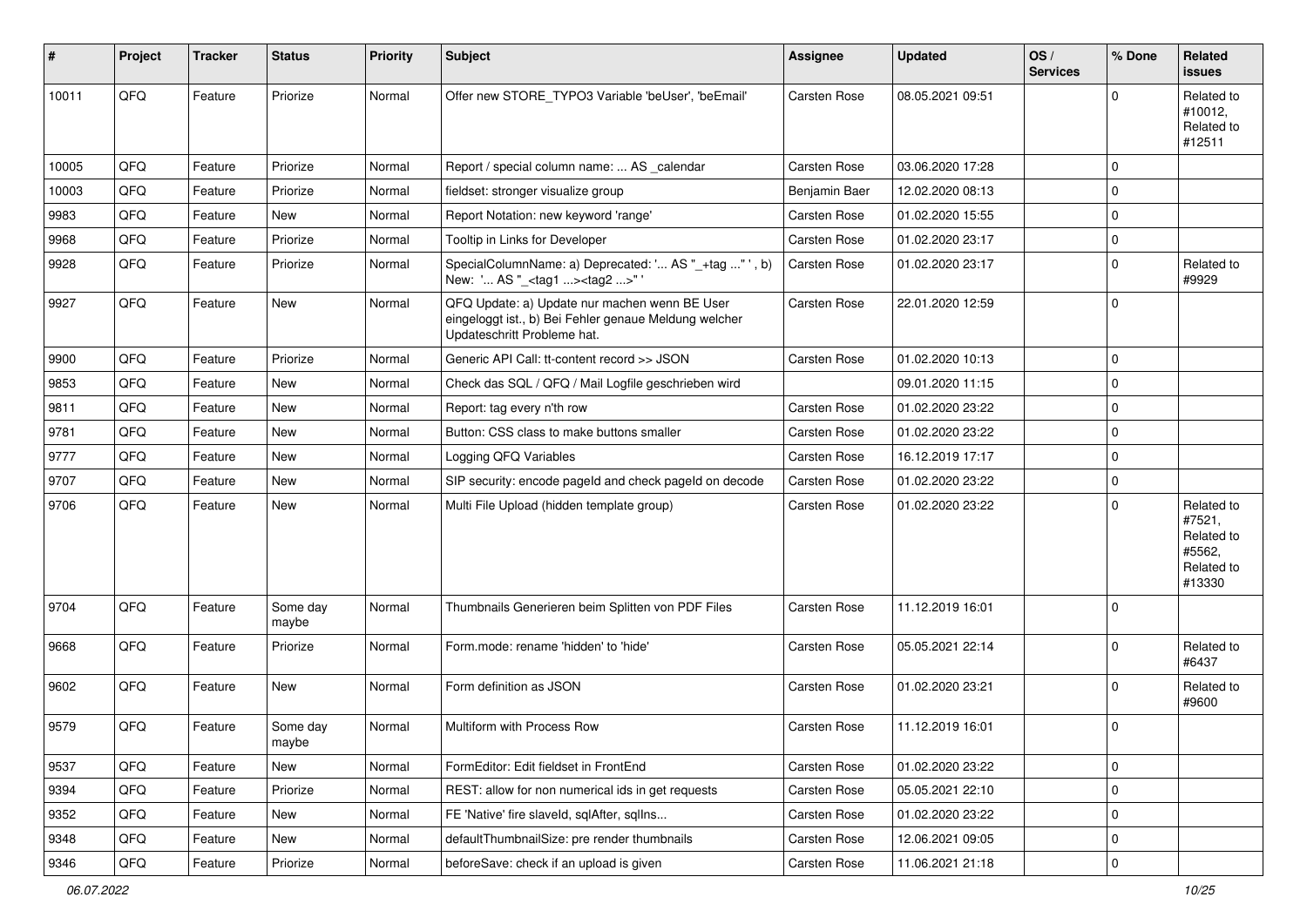| #    | Project | <b>Tracker</b> | <b>Status</b>     | <b>Priority</b> | <b>Subject</b>                                                                                         | Assignee            | <b>Updated</b>   | OS/<br><b>Services</b> | % Done      | Related<br>issues    |
|------|---------|----------------|-------------------|-----------------|--------------------------------------------------------------------------------------------------------|---------------------|------------------|------------------------|-------------|----------------------|
| 9221 | QFQ     | Feature        | <b>New</b>        | Normal          | typeAhead: Zeichenlimite ausschalten                                                                   | <b>Carsten Rose</b> | 29.06.2022 22:36 |                        | $\mathbf 0$ |                      |
| 9208 | QFQ     | Feature        | <b>New</b>        | Normal          | Manage 'recent' records                                                                                | Carsten Rose        | 01.02.2020 23:22 |                        | $\Omega$    |                      |
| 9136 | QFQ     | Feature        | New               | Normal          | Create ZIP files with dynamic PDFs                                                                     | <b>Carsten Rose</b> | 06.07.2022 13:21 |                        | $\Omega$    |                      |
| 9135 | QFQ     | Feature        | Priorize          | Normal          | Progress Bar generic / replace old hourglass download<br>popup                                         | Benjamin Baer       | 03.01.2022 07:43 |                        | $\Omega$    |                      |
| 9130 | QFQ     | Feature        | Some day<br>maybe | Normal          | tablesorter: Automatic Row numbering / Zeilenummer                                                     | Benjamin Baer       | 01.02.2020 23:22 |                        | $\Omega$    |                      |
| 9129 | QFQ     | Feature        | New               | Normal          | sqlValidate: Message as notification, not as error                                                     | <b>Carsten Rose</b> | 01.02.2020 23:22 |                        | $\Omega$    | Related to<br>#9128  |
| 9128 | QFQ     | Feature        | New               | Normal          | Error Message: not replaced variables- a) replace back to<br>$\langle \{ \}$ , b) underline            | <b>Carsten Rose</b> | 01.02.2020 23:22 |                        | $\mathbf 0$ | Related to<br>#9129  |
| 8975 | QFQ     | Feature        | New               | Normal          | Report Notation: 2.0                                                                                   | <b>Carsten Rose</b> | 01.02.2020 23:22 |                        | $\Omega$    | Related to<br>#8963  |
| 8963 | QFQ     | Feature        | Priorize          | Normal          | Setting values in a store: flexible way                                                                | <b>Carsten Rose</b> | 05.05.2021 22:10 |                        | $\mathbf 0$ | Related to<br>#8975  |
| 8894 | QFQ     | Feature        | Some day<br>maybe | Normal          | Documentation Tags Usable in QFQ Application                                                           | Carsten Rose        | 11.12.2019 16:01 |                        | $\Omega$    |                      |
| 8892 | QFQ     | Feature        | Some day<br>maybe | Normal          | Display and Edit SQL Comments in Form Editor                                                           | <b>Carsten Rose</b> | 11.12.2019 16:01 |                        | $\Omega$    |                      |
| 8806 | QFQ     | Feature        | <b>New</b>        | Normal          | SQL Function nl2br                                                                                     | <b>Carsten Rose</b> | 01.02.2020 23:22 |                        | $\mathbf 0$ |                      |
| 8719 | QFQ     | Feature        | New               | Normal          | extraButtonLock: add support for 0/1                                                                   | <b>Carsten Rose</b> | 01.02.2020 23:22 |                        | $\mathbf 0$ |                      |
| 8702 | QFQ     | Feature        | New               | Normal          | Load Record which is locked: missing user info                                                         | <b>Carsten Rose</b> | 11.12.2019 16:16 |                        | $\Omega$    | Related to<br>#9789  |
| 8586 | QFQ     | Feature        | Some day<br>maybe | Normal          | QFQ: Enhance Error message for 'record not found'                                                      | <b>Carsten Rose</b> | 16.09.2021 15:10 |                        | $\Omega$    |                      |
| 8585 | QFQ     | Feature        | Priorize          | Normal          | Enhance Error message for 'unknown form'                                                               | <b>Carsten Rose</b> | 01.02.2020 10:13 |                        | $\mathbf 0$ |                      |
| 8584 | QFQ     | Feature        | Priorize          | Normal          | FE 'Action' - never assign to Container (except Template<br>Group)                                     | <b>Carsten Rose</b> | 01.02.2020 10:13 |                        | $\Omega$    |                      |
| 8520 | QFQ     | Feature        | Some day<br>maybe | Normal          | Bring QFQ to Composer                                                                                  | <b>Carsten Rose</b> | 16.09.2021 15:10 |                        | $\mathbf 0$ |                      |
| 8336 | QFQ     | Feature        | New               | Normal          | Form > modified > Close New: a) Optional disable popup, b)<br>custom text, c) mode on save: close stay | <b>Carsten Rose</b> | 01.02.2020 23:22 |                        | $\Omega$    | Related to<br>#8335  |
| 8277 | QFQ     | Feature        | Priorize          | Normal          | fe.parameter.default=                                                                                  | <b>Carsten Rose</b> | 01.02.2020 23:17 |                        | 0           | Related to<br>#8113  |
| 8217 | QFQ     | Feature        | New               | Normal          | if-elseif-else construct                                                                               | <b>Carsten Rose</b> | 16.03.2021 18:41 |                        | 0           | Related to<br>#10716 |
| 8187 | QFQ     | Feature        | New               | Normal          | Subrecord: enable/hide new button - make new/edit/delete<br>customizeable.                             | <b>Carsten Rose</b> | 06.03.2021 18:44 |                        | 0           | Related to<br>#11326 |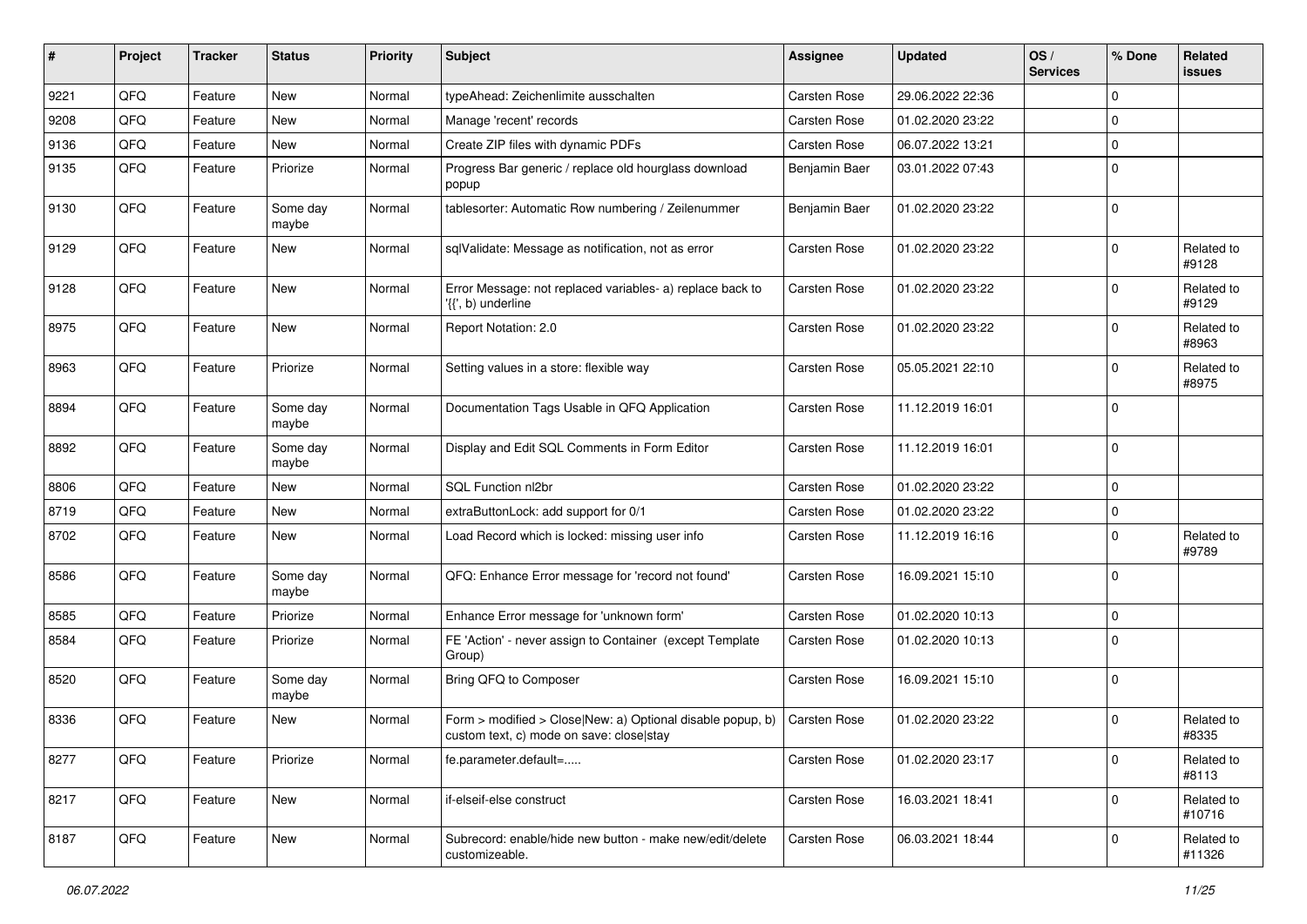| #    | Project | <b>Tracker</b> | <b>Status</b>     | <b>Priority</b> | <b>Subject</b>                                                          | Assignee            | <b>Updated</b>   | OS/<br><b>Services</b> | % Done      | Related<br>issues                                                      |
|------|---------|----------------|-------------------|-----------------|-------------------------------------------------------------------------|---------------------|------------------|------------------------|-------------|------------------------------------------------------------------------|
| 8101 | QFQ     | Feature        | Some day<br>maybe | Normal          | Password hash: support further hashing methods                          | <b>Carsten Rose</b> | 16.09.2021 15:10 |                        | $\mathbf 0$ |                                                                        |
| 8089 | QFQ     | Feature        | New               | Normal          | Copy/Paste for FormElements                                             | <b>Carsten Rose</b> | 01.02.2020 23:22 |                        | $\mathbf 0$ |                                                                        |
| 8056 | QFQ     | Feature        | Some day<br>maybe | Normal          | Termin Organisation (Reservation)                                       |                     | 01.02.2020 23:19 |                        | 0           | Related to<br>#8658                                                    |
| 8044 | QFQ     | Feature        | Priorize          | Normal          | Transaction: a) Form, b) Report                                         | <b>Carsten Rose</b> | 05.05.2021 22:14 |                        | $\mathbf 0$ | Related to<br>#8043                                                    |
| 8034 | QFQ     | Feature        | Priorize          | Normal          | FormElement 'data': 22.22.2222 should not be accepted                   | <b>Carsten Rose</b> | 01.02.2020 10:13 |                        | 0           |                                                                        |
| 7965 | QFQ     | Feature        | Priorize          | Normal          | Input type 'text' with visual format - currency                         | Benjamin Baer       | 03.01.2022 07:45 |                        | $\mathbf 0$ |                                                                        |
| 7924 | QFQ     | Feature        | <b>New</b>        | Normal          | Radio/Checkbox with Tooltip                                             | <b>Carsten Rose</b> | 01.02.2020 23:22 |                        | $\mathbf 0$ |                                                                        |
| 7921 | QFQ     | Feature        | Some day<br>maybe | Normal          | Rest API Export: URL kuerzer machen                                     |                     | 01.02.2020 23:19 |                        | $\Omega$    |                                                                        |
| 7920 | QFQ     | Feature        | New               | Normal          | FE: Syntax Highlight, Zeinlenumbruch                                    | Carsten Rose        | 01.02.2020 10:03 |                        | 0           |                                                                        |
| 7812 | QFQ     | Feature        | New               | Normal          | FE 'Subrecord' - new option 'subrecordShowFilter',<br>'subrecordPaging' | <b>Carsten Rose</b> | 01.02.2020 23:22 |                        | $\Omega$    |                                                                        |
| 7732 | QFQ     | Feature        | Some day<br>maybe | Normal          | Javascript: Lazy Loading der add on libs                                | Benjamin Baer       | 08.06.2022 10:38 |                        | $\mathbf 0$ | Related to<br>#12611,<br>Related to<br>#12490,<br>Related to<br>#10013 |
| 7730 | QFQ     | Feature        | Priorize          | Normal          | SELECT Box: title in between                                            | Benjamin Baer       | 01.02.2020 23:22 |                        | $\Omega$    |                                                                        |
| 7683 | QFQ     | Feature        | New               | Normal          | Special column names in '{{ SELECT  AS _link }}' should<br>be detected  | <b>Carsten Rose</b> | 01.02.2020 23:21 |                        | $\Omega$    |                                                                        |
| 7681 | QFQ     | Feature        | New               | Normal          | Optional switch off 'check for modified record'                         | <b>Carsten Rose</b> | 01.02.2020 23:21 |                        | $\mathbf 0$ |                                                                        |
| 7660 | QFQ     | Feature        | New               | Normal          | IMAP: import mails to DB, move / delete mails                           | <b>Carsten Rose</b> | 01.02.2020 09:52 |                        | 0           |                                                                        |
| 7630 | QFQ     | Feature        | Priorize          | Normal          | detailed error message for simple upload                                | Carsten Rose        | 01.02.2020 10:13 |                        | 0           |                                                                        |
| 7522 | QFQ     | Feature        | Priorize          | Normal          | Inserting default index.html to folder (Avoid Apache<br>Indexing)       | <b>Carsten Rose</b> | 01.02.2020 10:13 |                        | $\Omega$    |                                                                        |
| 7521 | QFQ     | Feature        | New               | Normal          | TemplateGroup: fe.type=upload                                           | <b>Carsten Rose</b> | 01.02.2020 23:21 |                        | 0           | Related to<br>#9706                                                    |
| 7520 | QFQ     | Feature        | New               | Normal          | QR Code:  AS _qr ( AS _link)                                            | <b>Carsten Rose</b> | 01.02.2020 23:22 |                        | $\mathbf 0$ |                                                                        |
| 7519 | QFQ     | Feature        | New               | Normal          | Select: Multi                                                           | Carsten Rose        | 01.02.2020 23:22 |                        | 0           |                                                                        |
| 7481 | QFQ     | Feature        | New               | Normal          | Detect 'BaseUrl' automatically                                          | Carsten Rose        | 01.02.2020 23:21 |                        | $\pmb{0}$   |                                                                        |
| 7480 | QFQ     | Feature        | New               | Normal          | Record History (Undo / Redo)                                            | Carsten Rose        | 11.12.2019 16:16 |                        | 0           | Related to<br>#2361                                                    |
| 7453 | QFQ     | Feature        | Some day<br>maybe | Normal          | import / export forms QFQ                                               | Carsten Rose        | 16.09.2021 15:10 |                        | 0           |                                                                        |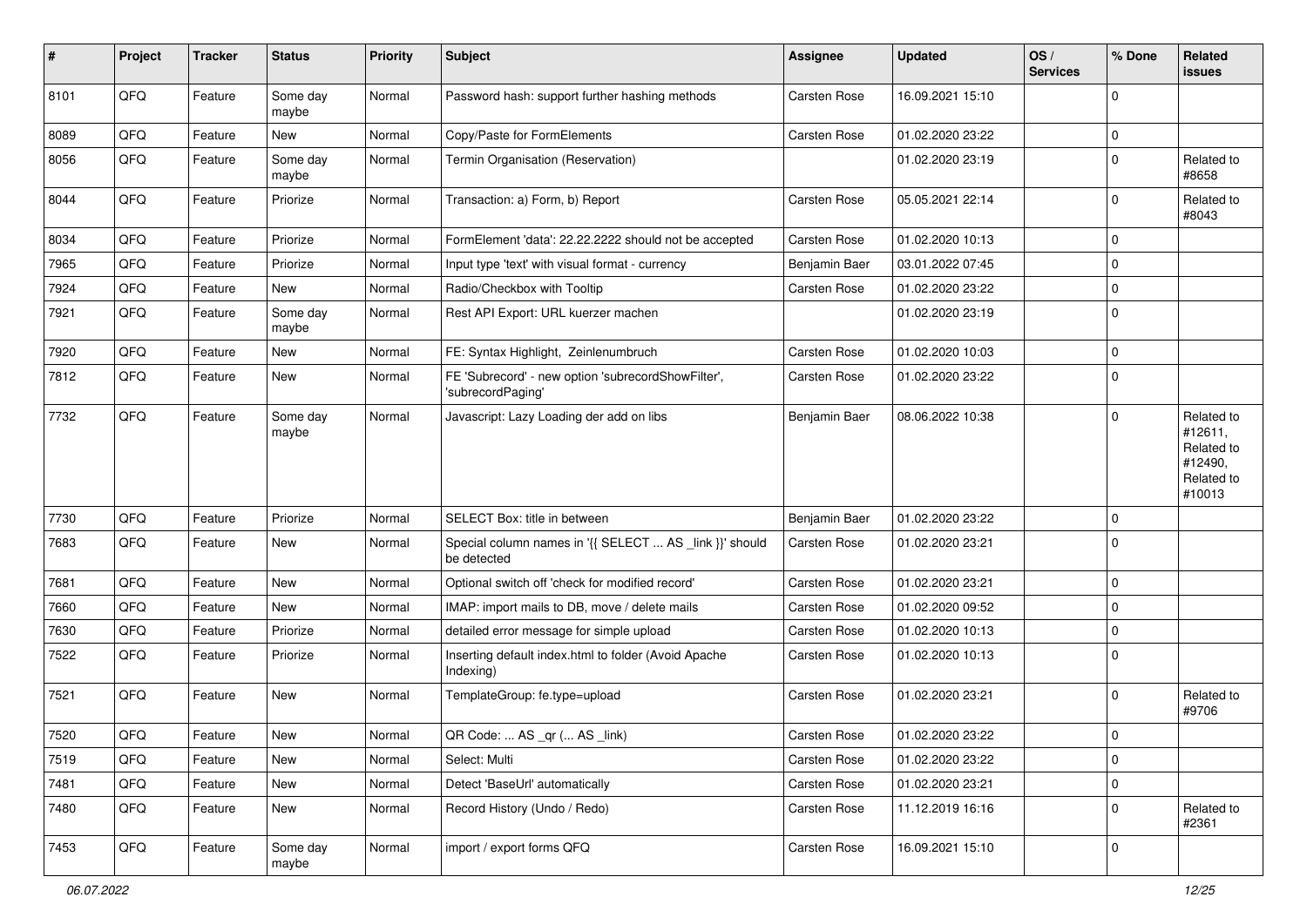| #    | Project | <b>Tracker</b> | <b>Status</b>     | <b>Priority</b> | <b>Subject</b>                                                                                 | Assignee            | <b>Updated</b>   | OS/<br><b>Services</b> | % Done      | Related<br>issues      |
|------|---------|----------------|-------------------|-----------------|------------------------------------------------------------------------------------------------|---------------------|------------------|------------------------|-------------|------------------------|
| 7452 | QFQ     | Feature        | Some day<br>maybe | Normal          | automate deployment new QFQ version                                                            | <b>Carsten Rose</b> | 16.09.2021 15:10 |                        | $\Omega$    |                        |
| 7342 | QFQ     | Feature        | <b>New</b>        | Normal          | add content $=$ hide this                                                                      | Carsten Rose        | 01.02.2020 23:21 |                        | $\mathbf 0$ |                        |
| 7336 | QFQ     | Feature        | Some day<br>maybe | Normal          | PDF Upload: disallow PDFs with specific Meta information                                       | Carsten Rose        | 11.12.2019 16:01 |                        | $\Omega$    |                        |
| 7290 | QFQ     | Feature        | Priorize          | Normal          | FormEditor: title as textarea if LEN(title)>60                                                 | <b>Carsten Rose</b> | 01.02.2020 10:13 |                        | 0           | Blocked by<br>#7682    |
| 7280 | QFQ     | Feature        | New               | Normal          | recently used table                                                                            | Carsten Rose        | 01.02.2020 23:21 |                        | $\mathbf 0$ |                        |
| 7278 | QFQ     | Feature        | Some day<br>maybe | Normal          | Form: Wert vordefinieren der immer gesetzt wird                                                |                     | 02.05.2021 09:27 |                        | $\mathbf 0$ |                        |
| 7239 | QFQ     | Feature        | <b>New</b>        | Normal          | TinyMCE: html tag whitelist                                                                    | <b>Carsten Rose</b> | 01.02.2020 23:21 |                        | $\mathbf 0$ | Related to<br>#14320   |
| 7229 | QFQ     | Feature        | Some day<br>maybe | Normal          | New FormElement.type: Button                                                                   |                     | 01.02.2021 12:32 |                        | $\Omega$    |                        |
| 7217 | QFQ     | Feature        | Priorize          | Normal          | Download: notice User if ` sip=?` is missing                                                   | <b>Carsten Rose</b> | 01.02.2020 10:13 |                        | $\mathbf 0$ |                        |
| 7175 | QFQ     | Feature        | New               | Normal          | Upload: md5 hash as filename                                                                   | Carsten Rose        | 01.02.2020 23:21 |                        | $\Omega$    |                        |
| 7119 | QFQ     | Feature        | New               | Normal          | Upload: scaleDownWidth, scaleDownHeight                                                        | Carsten Rose        | 01.02.2020 23:21 |                        | 0           |                        |
| 7109 | QFQ     | Feature        | New               | Normal          | Dynamic Updates: row/element hide                                                              | Carsten Rose        | 01.02.2020 23:22 |                        | $\Omega$    | Has duplicate<br>#4081 |
| 7108 | QFQ     | Feature        | Some day<br>maybe | Normal          | QFQ Wrap Elements                                                                              |                     | 11.12.2019 16:01 |                        | $\Omega$    |                        |
| 7107 | QFQ     | Feature        | Some day<br>maybe | Normal          | Showcase Registration Tool: Anmeldung / Administration :<br>Liste Anmeldungen / Emaileinaldung | <b>Carsten Rose</b> | 11.12.2019 16:01 |                        | $\Omega$    |                        |
| 7106 | QFQ     | Feature        | Some day<br>maybe | Normal          | Beispiel Nummerierung von Rows in Report                                                       |                     | 11.12.2019 16:01 |                        | $\Omega$    |                        |
| 7105 | QFQ     | Feature        | Some day<br>maybe | Normal          | Beispiel wie man in einer zweiten Tabelle speichert.                                           |                     | 11.12.2019 16:01 |                        | $\Omega$    |                        |
| 7104 | QFQ     | Feature        | Some day<br>maybe | Normal          | Manual: hint about escaping if '\r' appears in mail body                                       |                     | 11.12.2019 16:01 |                        | $\Omega$    |                        |
| 7102 | QFQ     | Feature        | <b>New</b>        | Normal          | Comment sign in report: '#' and '--'                                                           | Carsten Rose        | 01.02.2020 23:21 |                        | $\mathbf 0$ |                        |
| 7100 | QFQ     | Feature        | Some day<br>maybe | Normal          | Download: log access, max downloads, time limit                                                |                     | 01.02.2020 23:19 |                        | $\Omega$    |                        |
| 7099 | QFQ     | Feature        | New               | Normal          | Redesign FormEditor                                                                            | Carsten Rose        | 01.02.2020 23:21 |                        | $\Omega$    |                        |
| 6998 | QFQ     | Feature        | Priorize          | Normal          | Form: with debug=on show column information as tooltip of<br>column label                      | Carsten Rose        | 01.02.2020 10:13 |                        | 0           |                        |
| 6992 | QFQ     | Feature        | Some day<br>maybe | Normal          | DB exception: Syntax Highlight                                                                 |                     | 11.12.2019 16:01 |                        | $\Omega$    | Related to<br>#5450    |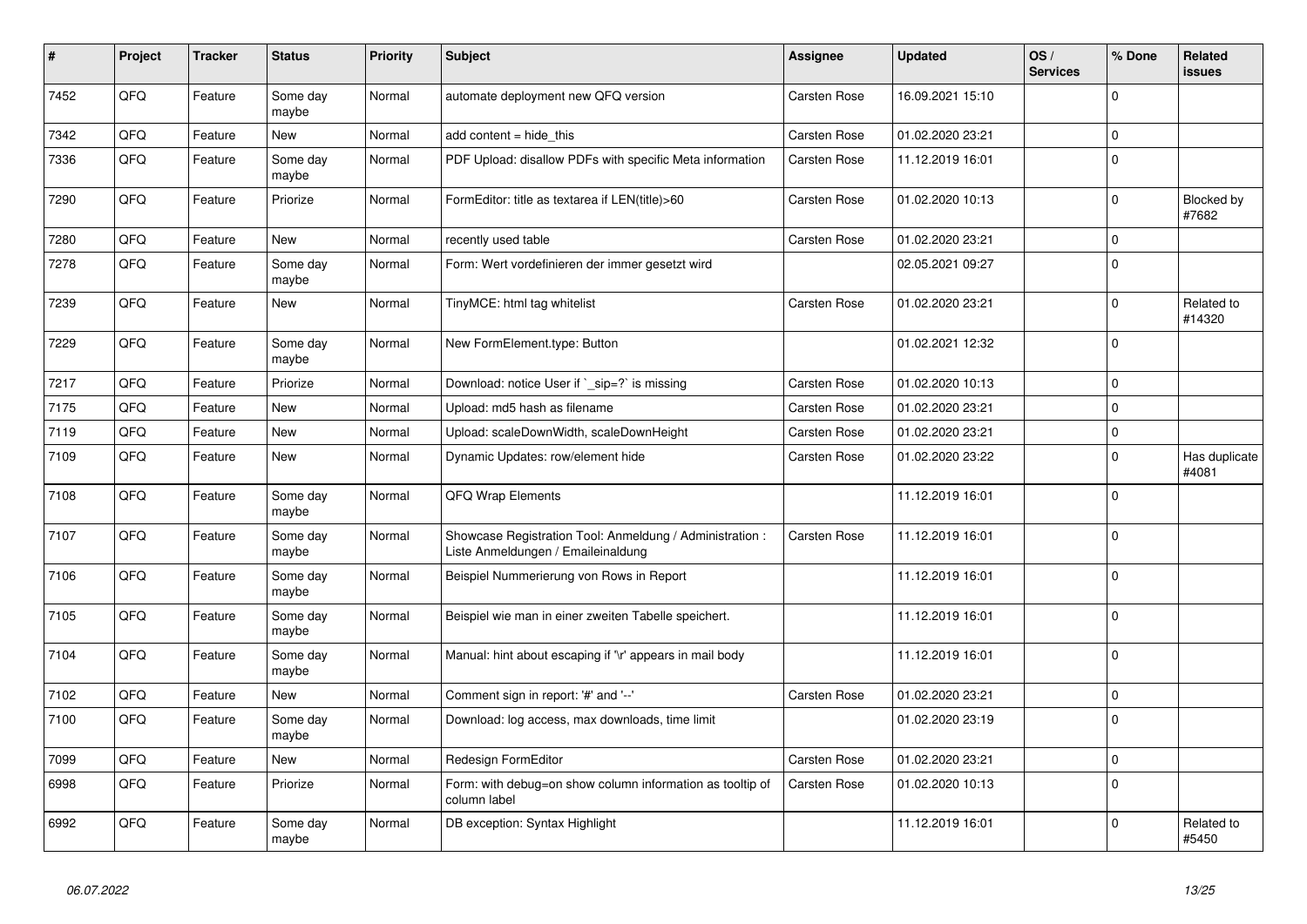| ∦    | Project | <b>Tracker</b> | <b>Status</b>     | <b>Priority</b> | Subject                                                                                                                    | Assignee            | <b>Updated</b>   | OS/<br><b>Services</b> | % Done      | Related<br>issues                                  |
|------|---------|----------------|-------------------|-----------------|----------------------------------------------------------------------------------------------------------------------------|---------------------|------------------|------------------------|-------------|----------------------------------------------------|
| 6972 | QFQ     | Feature        | Some day<br>maybe | Normal          | Fabric Clipboard / cross browser tab                                                                                       | Benjamin Baer       | 01.02.2020 23:21 |                        | $\Omega$    |                                                    |
| 6970 | QFQ     | Feature        | Some day<br>maybe | Normal          | tablesorter: default fuer 'sortReset' aendern von 'Ctrl' zu 'Alt'                                                          | Benjamin Baer       | 01.02.2020 23:21 |                        | $\mathbf 0$ |                                                    |
| 6870 | QFQ     | Feature        | Priorize          | Normal          | Click on '_link' triggers an API call                                                                                      | Benjamin Baer       | 03.01.2022 08:25 |                        | $\mathbf 0$ |                                                    |
| 6855 | QFQ     | Feature        | New               | Normal          | With {{feUser:U}}!={{feUser:T}}: Save / Delete: only possible<br>with {{feUserSave:U}}='yes' and '{{feUserDelete:U}}='yes' | Carsten Rose        | 01.02.2020 23:21 |                        | $\mathbf 0$ |                                                    |
| 6801 | QFQ     | Feature        | Priorize          | Normal          | Fabric: Maximize / FullIscreen                                                                                             | Benjamin Baer       | 21.03.2022 09:56 |                        | $\mathbf 0$ |                                                    |
| 6765 | QFQ     | Feature        | New               | Normal          | Moeglichkeit via QFQ eigene Logs zu schreiben                                                                              | <b>Carsten Rose</b> | 01.02.2020 23:21 |                        | $\mathbf 0$ |                                                    |
| 6723 | QFQ     | Feature        | New               | Normal          | Report QFQ Installation and Version                                                                                        | <b>Carsten Rose</b> | 12.06.2021 09:07 |                        | 0           |                                                    |
| 6715 | QFQ     | Feature        | Some day<br>maybe | Normal          | Code-Refactoring: dbArray vereinheitlichen                                                                                 | <b>Carsten Rose</b> | 11.12.2019 16:02 |                        | $\Omega$    |                                                    |
| 6704 | QFQ     | Feature        | Some day<br>maybe | Normal          | Upload Mode: Bilder in Notizen rechts sollen aktuellen<br>Upload repräsentieren.                                           |                     | 01.02.2020 23:19 |                        | $\mathbf 0$ | Related to<br>#3264                                |
| 6602 | QFQ     | Feature        | New               | Normal          | Formlet: in Report auf Mausklick ein mini-form oeffnen                                                                     | <b>Carsten Rose</b> | 11.12.2019 16:16 |                        | $\mathbf 0$ |                                                    |
| 6594 | QFQ     | Feature        | New               | Normal          | Excel: on download, check if there is a valid sip                                                                          | <b>Carsten Rose</b> | 01.02.2020 23:21 |                        | $\mathbf 0$ |                                                    |
| 6515 | QFQ     | Feature        | Some day<br>maybe | Normal          | Formular: Felder dynamisch ein/ausblenden                                                                                  |                     | 11.12.2019 16:02 |                        | $\Omega$    |                                                    |
| 6437 | QFQ     | Feature        | New               | Normal          | Neuer Mode Button bei FormElementen                                                                                        | <b>Carsten Rose</b> | 01.02.2020 23:21 |                        | $\Omega$    | Related to<br>#9668.<br><b>Blocked by</b><br>#9678 |
| 6299 | QFQ     | Feature        | Some day<br>maybe | Normal          | Attack detection: log table with invalid SIP access                                                                        |                     | 11.12.2019 16:02 |                        | $\Omega$    | Related to<br>#3947                                |
| 6292 | QFQ     | Feature        | New               | Normal          | Download: File speichern mit Hash aber original Filename in<br>der Datenbank vermerken fuer Downloads                      | <b>Carsten Rose</b> | 01.02.2020 23:21 |                        | $\mathbf 0$ |                                                    |
| 6289 | QFQ     | Feature        | <b>New</b>        | Normal          | Form: Log                                                                                                                  | <b>Carsten Rose</b> | 01.02.2020 23:21 |                        | $\mathbf 0$ |                                                    |
| 6288 | QFQ     | Feature        | Some day<br>maybe | Normal          | Best Practice: Erklaeren wie man ein Formular ganz in<br>'weiss' erstellen kann                                            |                     | 11.12.2019 16:02 |                        | $\mathbf 0$ |                                                    |
| 6261 | QFQ     | Feature        | <b>New</b>        | Normal          | Persistent SIP                                                                                                             | Carsten Rose        | 12.06.2021 09:07 |                        | $\Omega$    | Related to<br>#10819                               |
| 6250 | QFQ     | Feature        | In Progress       | Normal          | Enhance layout: a) Subrecord, b) Subrecord-Title                                                                           | Carsten Rose        | 01.02.2020 23:22 |                        | $\mathbf 0$ | Related to<br>#5391                                |
| 6224 | QFQ     | Feature        | Priorize          | Normal          | Dynamic update: fade in/out fields                                                                                         | Benjamin Baer       | 21.03.2022 09:50 |                        | $\mathbf 0$ |                                                    |
| 6084 | QFQ     | Feature        | Some day<br>maybe | Normal          | New escape type: 'D' - convert date                                                                                        |                     | 01.02.2020 23:19 |                        | $\mathbf 0$ |                                                    |
| 6083 | QFG     | Feature        | Some day<br>maybe | Normal          | Dynamic Update: Value Check via SQL                                                                                        |                     | 11.12.2019 16:02 |                        | $\mathbf 0$ |                                                    |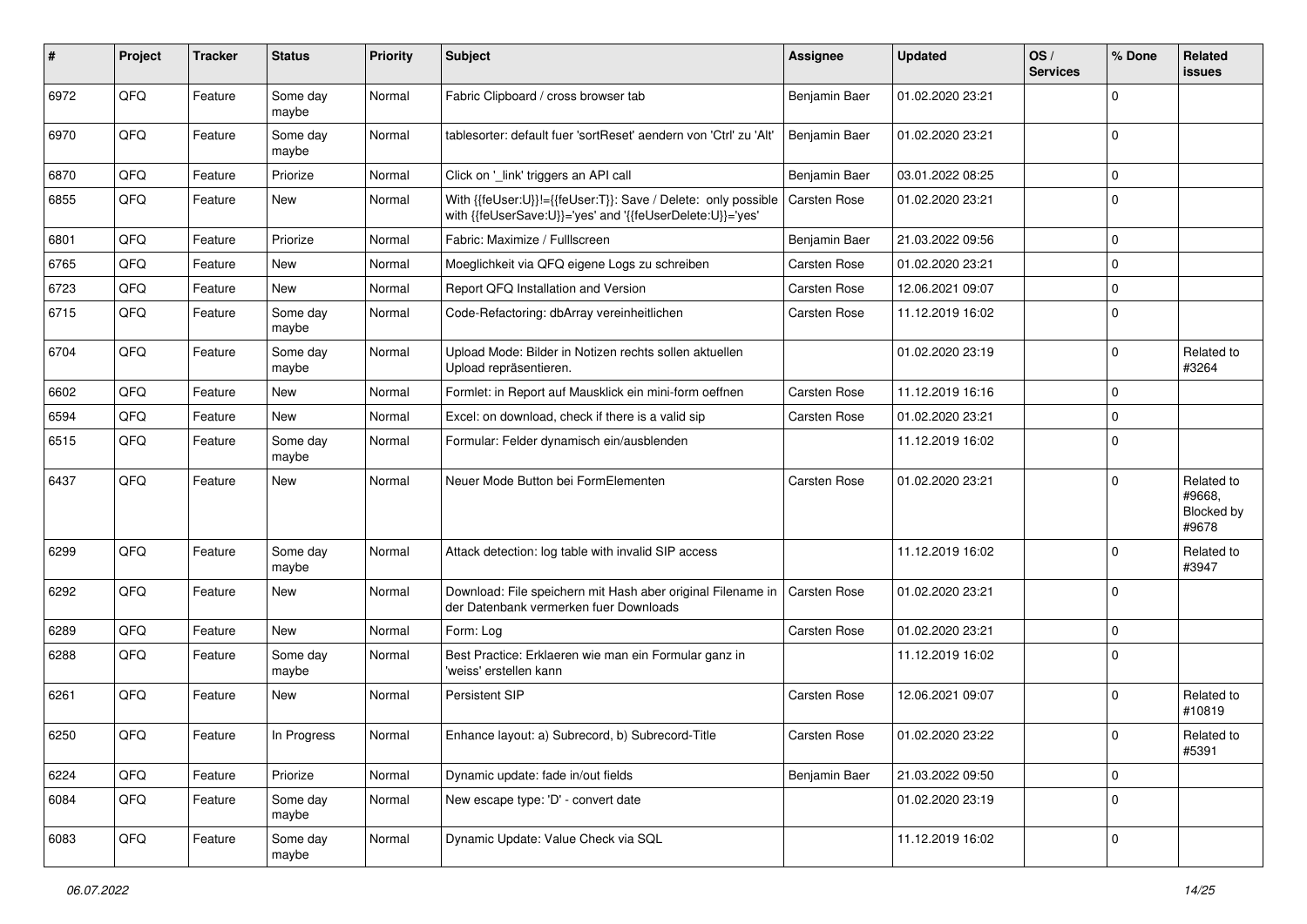| #    | Project | <b>Tracker</b> | <b>Status</b>     | <b>Priority</b> | <b>Subject</b>                                                                    | Assignee            | <b>Updated</b>   | OS/<br><b>Services</b> | % Done      | Related<br>issues                           |
|------|---------|----------------|-------------------|-----------------|-----------------------------------------------------------------------------------|---------------------|------------------|------------------------|-------------|---------------------------------------------|
| 5983 | QFQ     | Feature        | Some day<br>maybe | Normal          | Form Submit (save & update): normalize date/-time FE                              | Carsten Rose        | 01.02.2020 23:19 |                        | $\mathbf 0$ |                                             |
| 5942 | QFQ     | Feature        | Priorize          | Normal          | 'L' and 'type': append to links, generate via '_link' by using<br>'u:' .          | Carsten Rose        | 01.02.2020 10:13 |                        | $\Omega$    |                                             |
| 5923 | QFQ     | Feature        | Some day<br>maybe | Normal          | fillStoreSystemBySqlLate                                                          |                     | 01.02.2020 23:19 |                        | $\Omega$    |                                             |
| 5895 | QFQ     | Feature        | Some day<br>maybe | Normal          | Tutorial: List of all QFQ Features                                                |                     | 01.02.2020 23:19 |                        | $\mathbf 0$ |                                             |
| 5894 | QFQ     | Feature        | Feedback          | Normal          | Typeahead in Report: show/hide rows dynamically                                   | Carsten Rose        | 18.02.2022 08:50 |                        | $\Omega$    | Related to<br>#5893.<br>Related to<br>#5885 |
| 5893 | QFQ     | Feature        | Some day<br>maybe | Normal          | Edit on double-click                                                              |                     | 01.02.2020 23:19 |                        | $\mathbf 0$ | Related to<br>#5894                         |
| 5892 | QFQ     | Feature        | Some day<br>maybe | Normal          | QFQ should use T3 API to manipulate FE GROUP<br>membership                        |                     | 01.02.2020 23:20 |                        | $\Omega$    |                                             |
| 5852 | QFQ     | Feature        | Some day<br>maybe | Normal          | Logging: mail.log / sql.log - im FE anzeigen und via AJAX<br>aktualisieren        | Carsten Rose        | 01.02.2020 23:19 |                        | $\Omega$    | Related to<br>#5885                         |
| 5851 | QFQ     | Feature        | Some day<br>maybe | Normal          | Queue System implementieren: MQTT, RabbitMQ                                       |                     | 01.02.2020 23:20 |                        | $\Omega$    | Related to<br>#5715                         |
| 5850 | QFQ     | Feature        | Some day<br>maybe | Normal          | Deployment: In QFQ Doc best practice fuer zeitgemaesses<br>Deployment beschreiben |                     | 01.02.2020 23:20 |                        | $\mathbf 0$ |                                             |
| 5805 | QFQ     | Feature        | Some day<br>maybe | Normal          | TypeAHead SQL value instead of key stored                                         |                     | 01.02.2020 23:19 |                        | $\Omega$    | Related to<br>#5444                         |
| 5783 | QFQ     | Feature        | Some day<br>maybe | Normal          | <b>BPMN View/Edit</b>                                                             |                     | 11.12.2019 16:02 |                        | $\Omega$    |                                             |
| 5782 | QFQ     | Feature        | New               | Normal          | NextCloud API                                                                     | Carsten Rose        | 01.02.2020 10:02 |                        | $\mathbf 0$ |                                             |
| 5695 | QFQ     | Feature        | In Progress       | Normal          | Multiform                                                                         | Carsten Rose        | 02.01.2021 18:38 |                        | $\mathbf 0$ |                                             |
| 5665 | QFQ     | Feature        | Some day<br>maybe | Normal          | Versuch das '{{!' nicht mehr noetig ist.                                          | <b>Carsten Rose</b> | 01.02.2020 23:20 |                        | $\Omega$    | Related to<br>#7432,<br>Related to<br>#7434 |
| 5579 | QFQ     | Feature        | Some day<br>maybe | Normal          | Enhance Doc / Presentation: variable type 'link column type'                      | <b>Carsten Rose</b> | 01.02.2020 23:19 |                        | $\Omega$    |                                             |
| 5562 | QFQ     | Feature        | Priorize          | Normal          | Drag'n'Drop fuer Uploads                                                          | Benjamin Baer       | 21.03.2022 09:52 |                        | 0           | Related to<br>#9706                         |
| 5548 | QFQ     | Feature        | Some day<br>maybe | Normal          | 801 Textfiles/Scriptfiles als Thumbnail                                           | Carsten Rose        | 07.03.2022 16:26 |                        | 0           |                                             |
| 5480 | QFG     | Feature        | Some day<br>maybe | Normal          | QFQ: Dokumentation mit Screenshots versehen                                       | Carsten Rose        | 01.02.2020 23:20 |                        | $\pmb{0}$   | Related to<br>#9879                         |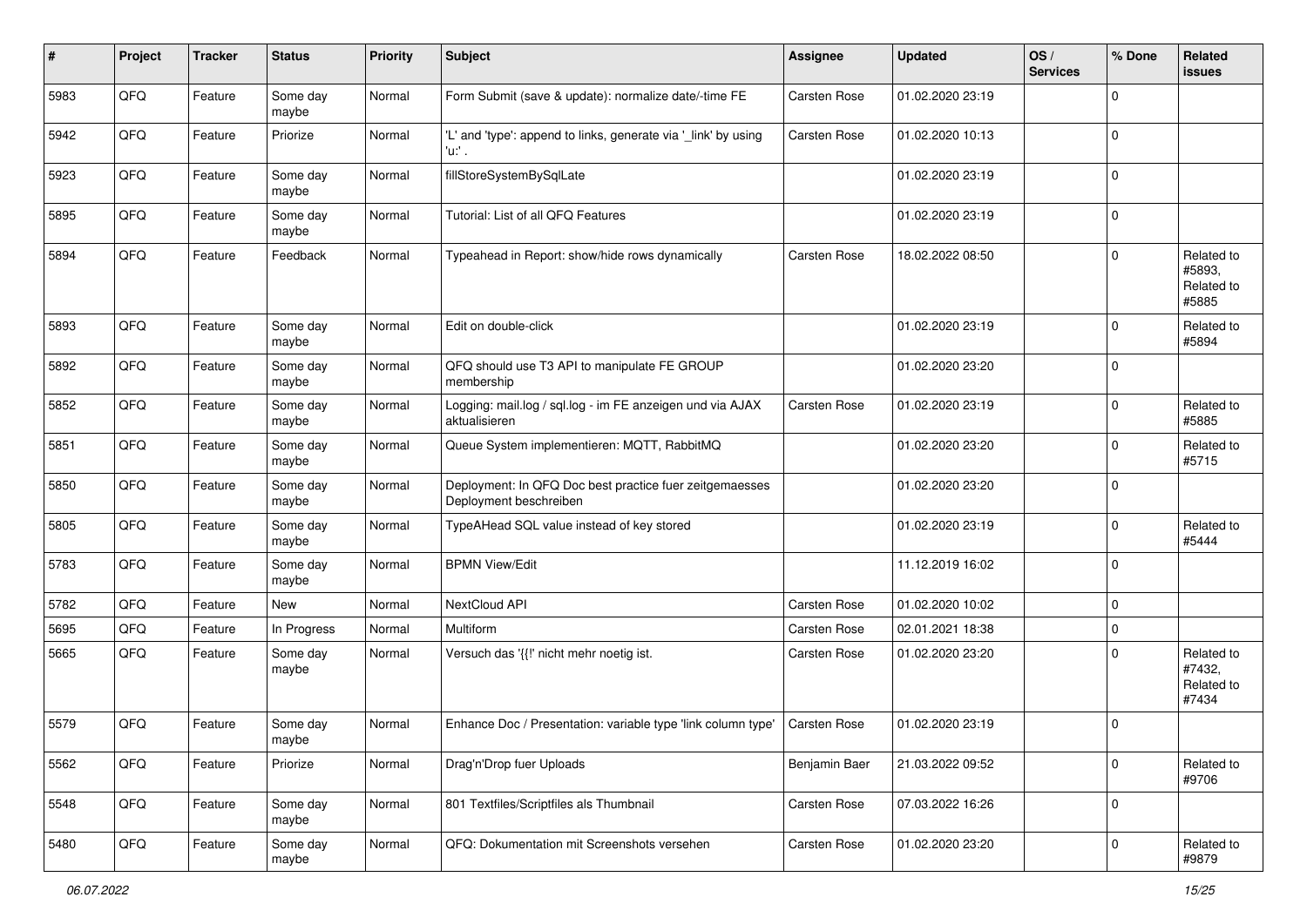| #    | Project | <b>Tracker</b> | <b>Status</b>     | <b>Priority</b> | <b>Subject</b>                                                                                     | Assignee            | <b>Updated</b>   | OS/<br><b>Services</b> | % Done      | Related<br><b>issues</b> |
|------|---------|----------------|-------------------|-----------------|----------------------------------------------------------------------------------------------------|---------------------|------------------|------------------------|-------------|--------------------------|
| 5455 | QFQ     | Feature        | Some day<br>maybe | Normal          | Mail Redirects grld abhaengig                                                                      |                     | 01.02.2020 23:20 |                        | $\Omega$    |                          |
| 5452 | QFQ     | Feature        | Some day<br>maybe | Normal          | Thumbnails from PDF: bad quality                                                                   |                     | 01.02.2020 23:20 |                        | $\mathbf 0$ |                          |
| 5428 | QFQ     | Feature        | Some day<br>maybe | Normal          | secure thumbnail: late render on access.                                                           | <b>Carsten Rose</b> | 01.02.2020 23:20 |                        | $\mathbf 0$ |                          |
| 5389 | QFQ     | Feature        | Some day<br>maybe | Normal          | QFQ Design: Multline label / note                                                                  | Benjamin Baer       | 01.02.2020 23:19 |                        | $\mathbf 0$ |                          |
| 5366 | QFQ     | Feature        | Priorize          | Normal          | Saving with keyboard shortcuts                                                                     | Benjamin Baer       | 21.03.2022 09:47 |                        | $\pmb{0}$   |                          |
| 5345 | QFQ     | Feature        | New               | Normal          | Report: UPDATE / INSERT / DELETE statements should<br>trigger subqueries, depending on the result. | Carsten Rose        | 27.05.2020 16:11 |                        | $\pmb{0}$   |                          |
| 5342 | QFQ     | Feature        | Some day<br>maybe | Normal          | link - with HTML Attributes                                                                        |                     | 01.02.2020 23:20 |                        | $\mathbf 0$ | Related to<br>#14077     |
| 5160 | QFQ     | Feature        | Some day<br>maybe | Normal          | QFQ collaborative / together.js, ShareJS, y-js, collaborative,                                     |                     | 11.12.2019 16:02 |                        | $\mathbf 0$ |                          |
| 5132 | QFQ     | Feature        | Some day<br>maybe | Normal          | Error Message sendmail missing attachment: more details                                            | Carsten Rose        | 01.02.2020 23:19 |                        | $\mathbf 0$ |                          |
| 5131 | QFQ     | Feature        | New               | Normal          | Activate Spin Gear ('wait/busy' indicator) via LINK attribute                                      | <b>Carsten Rose</b> | 01.02.2020 23:21 |                        | $\mathbf 0$ |                          |
| 5129 | QFQ     | Feature        | Some day<br>maybe | Normal          | Reports: SQL fuer x Achse und y Achse                                                              |                     | 11.12.2019 16:02 |                        | $\mathbf 0$ |                          |
| 5024 | QFQ     | Feature        | Some day<br>maybe | Normal          | Fabric: Generate PDF with edits                                                                    | Benjamin Baer       | 01.02.2020 23:20 |                        | $\mathbf 0$ | Related to<br>#10704     |
| 4974 | QFQ     | Feature        | Some day<br>maybe | Normal          | Long polling - inform all listening clients of changes                                             |                     | 11.12.2019 16:02 |                        | $\mathbf 0$ |                          |
| 4956 | QFQ     | Feature        | Some day<br>maybe | Normal          | Sendmail: Benutzerdefinierte Headers                                                               | <b>Carsten Rose</b> | 11.12.2019 16:02 |                        | $\pmb{0}$   |                          |
| 4872 | QFQ     | Feature        | Some day<br>maybe | Normal          | Fields of Typo3 page available in STORE TYPO3                                                      | <b>Carsten Rose</b> | 01.02.2020 23:19 |                        | $\mathbf 0$ |                          |
| 4869 | QFQ     | Feature        | Some day<br>maybe | Normal          | Dynamic Update (show, hide, readonly?, required?) for<br><b>Template Group Elements</b>            | Carsten Rose        | 01.02.2020 23:19 |                        | $\mathbf 0$ | Related to<br>#4865      |
| 4839 | QFQ     | Feature        | Some day<br>maybe | Normal          | qfq-handle in <head> Abschnitt</head>                                                              | Carsten Rose        | 11.12.2019 16:02 |                        | $\Omega$    |                          |
| 4816 | QFQ     | Feature        | Some day<br>maybe | Normal          | Templates for QFQ Reports (Tables, Radios, )                                                       |                     | 01.02.2020 23:20 |                        | $\mathbf 0$ |                          |
| 4757 | QFQ     | Feature        | Some day<br>maybe | Normal          | Test subrecord: download links ok? Links ok?                                                       | <b>Carsten Rose</b> | 01.02.2020 23:20 |                        | $\mathbf 0$ |                          |
| 4719 | QFQ     | Feature        | Some day<br>maybe | Normal          | Custom Message in Client in case of 'Browser tab close,<br>modification will be lost'              |                     | 01.02.2020 23:20 |                        | $\mathbf 0$ |                          |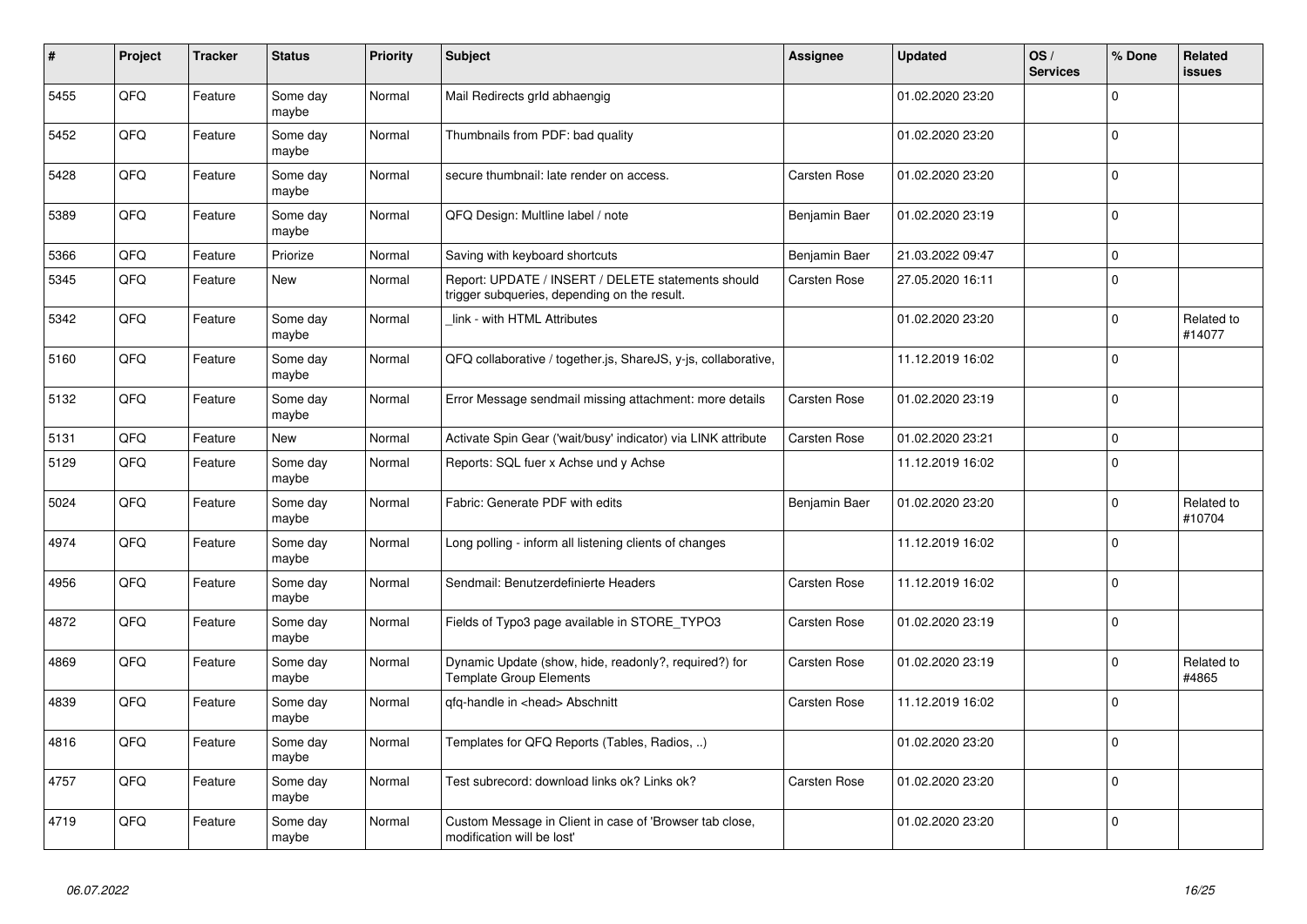| ∦    | Project | <b>Tracker</b> | <b>Status</b>     | <b>Priority</b> | Subject                                                                                                                                                       | Assignee            | <b>Updated</b>   | OS/<br><b>Services</b> | % Done      | Related<br>issues                           |
|------|---------|----------------|-------------------|-----------------|---------------------------------------------------------------------------------------------------------------------------------------------------------------|---------------------|------------------|------------------------|-------------|---------------------------------------------|
| 4652 | QFQ     | Feature        | Some day<br>maybe | Normal          | UZH CD: Weiterleitung auf benutzerdefinierte 403/404 Seite                                                                                                    | <b>Carsten Rose</b> | 01.02.2020 23:20 |                        | $\Omega$    |                                             |
| 4650 | QFQ     | Feature        | Some day<br>maybe | Normal          | Convert html to doc/rtf                                                                                                                                       | <b>Carsten Rose</b> | 01.02.2020 23:20 |                        | $\Omega$    | Related to<br>#10704                        |
| 4640 | QFQ     | Feature        | Some day<br>maybe | Normal          | Rename System Forms                                                                                                                                           |                     | 01.02.2020 23:20 |                        | $\Omega$    |                                             |
| 4627 | QFQ     | Feature        | Some day<br>maybe | Normal          | dbupdate: all tables - check 'create', 'modified' if it is possible<br>to change to default 'CURRENT_TIMESTAMP' and modified<br>'ON UPDATE CURRENT TIMESTAMP' |                     | 01.02.2020 23:20 |                        | $\Omega$    |                                             |
| 4626 | QFQ     | Feature        | Some day<br>maybe | Normal          | Mobile View: 'classBody=qfq-form-right' makes no sense                                                                                                        |                     | 01.02.2020 23:20 |                        | $\Omega$    |                                             |
| 4606 | QFQ     | Feature        | Some day<br>maybe | Normal          | link: qualifier to render bootstrap button                                                                                                                    | Carsten Rose        | 01.02.2020 23:19 |                        | $\Omega$    |                                             |
| 4551 | QFQ     | Feature        | Some day<br>maybe | Normal          | Set 'pills' via dynamicUpdate to show/hide/disabled                                                                                                           |                     | 01.02.2020 23:20 |                        | $\Omega$    | Related to<br>#3752                         |
| 4536 | QFQ     | Feature        | Some day<br>maybe | Normal          | FE upload: problem with delete if mutliple uploads an<br>FE.name="                                                                                            |                     | 01.02.2020 23:20 |                        | $\Omega$    |                                             |
| 4446 | QFQ     | Feature        | Some day<br>maybe | Normal          | New FE get same feldContainerId as last modifed FE                                                                                                            |                     | 01.02.2020 23:20 |                        | $\Omega$    |                                             |
| 4445 | QFQ     | Feature        | Some day<br>maybe | Normal          | template group: Option to simulate fieldset                                                                                                                   |                     | 28.06.2021 14:11 |                        | $\Omega$    |                                             |
| 4444 | QFQ     | Feature        | Some day<br>maybe | Normal          | FE.type=upload: detect mime type                                                                                                                              |                     | 11.12.2019 16:02 |                        | $\mathbf 0$ | Related to<br>#4303                         |
| 4443 | QFQ     | Feature        | Some day<br>maybe | Normal          | Form: multiple secondary tables                                                                                                                               |                     | 01.02.2020 23:20 |                        | $\Omega$    |                                             |
| 4442 | QFQ     | Feature        | Some day<br>maybe | Normal          | Special Column Name: _link - new symbol G (Glyph) to<br>choose any available symbol                                                                           |                     | 11.12.2019 16:02 |                        | $\Omega$    |                                             |
| 4440 | QFQ     | Feature        | Some day<br>maybe | Normal          | Manual.rst: explain how to. expand PHP Session to 4h                                                                                                          |                     | 11.12.2019 16:02 |                        | $\Omega$    |                                             |
| 4439 | QFQ     | Feature        | Some day<br>maybe | Normal          | Log: report all actions fired by an FE Element, incl. the<br>original directive (slaveld, sqlInsert, )                                                        |                     | 01.02.2020 23:20 |                        | $\Omega$    | Related to<br>#4432.<br>Related to<br>#5458 |
| 4435 | QFQ     | Feature        | Some day<br>maybe | Normal          | Report: striptags - specify allowed tags                                                                                                                      |                     | 01.02.2020 23:20 |                        | $\mathbf 0$ |                                             |
| 4433 | QFG     | Feature        | Some day<br>maybe | Normal          | Log when SIP will be destroyed by QFQ for any (security)<br>reason                                                                                            |                     | 01.02.2020 23:20 |                        | 0           | Related to<br>#4432,<br>Related to<br>#5458 |
| 4420 | QFG     | Feature        | Some day<br>maybe | Normal          | Client: Local Storage - store the changes of a form, local in<br>the browser.                                                                                 | Benjamin Baer       | 11.12.2019 16:02 |                        | 0           |                                             |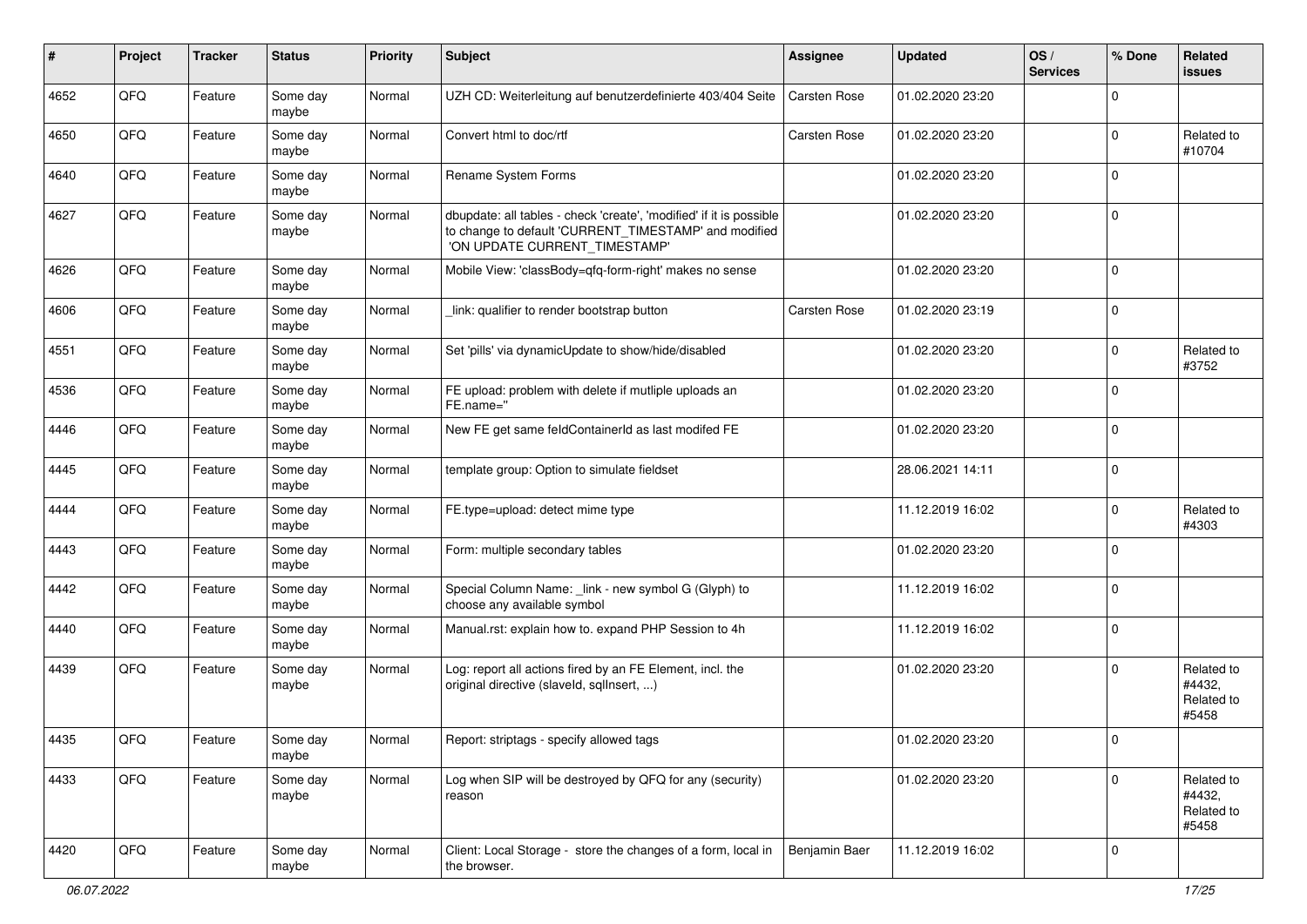| ∦    | Project | <b>Tracker</b> | <b>Status</b>     | <b>Priority</b> | <b>Subject</b>                                                                                                          | <b>Assignee</b>     | <b>Updated</b>   | OS/<br><b>Services</b> | % Done      | Related<br>issues                           |
|------|---------|----------------|-------------------|-----------------|-------------------------------------------------------------------------------------------------------------------------|---------------------|------------------|------------------------|-------------|---------------------------------------------|
| 4413 | QFQ     | Feature        | <b>New</b>        | Normal          | fieldset: show/hidden, modeSql, dynamicUpdate                                                                           | Carsten Rose        | 09.02.2022 15:19 |                        | $\mathbf 0$ |                                             |
| 4365 | QFQ     | Feature        | Some day<br>maybe | Normal          | Multi Language: new way of config                                                                                       | <b>Carsten Rose</b> | 01.02.2020 23:20 |                        | $\Omega$    |                                             |
| 4349 | QFQ     | Feature        | Some day<br>maybe | Normal          | link download: downloaded external URL to<br>deliver/concatenate - check mimetipe and handle it correctly               | <b>Carsten Rose</b> | 11.12.2019 16:02 |                        | $\Omega$    |                                             |
| 4343 | QFQ     | Feature        | Some day<br>maybe | Normal          | Link: Classifier to add 'attributes'                                                                                    | <b>Carsten Rose</b> | 01.02.2020 23:20 |                        | $\Omega$    | Related to<br>#14077                        |
| 4330 | QFQ     | Feature        | Some day<br>maybe | Normal          | Error Message: report missing {{ / }} in sqlUpdate, sqlInsert,<br>sqlDelete, sqlAfter, sqlBefore in FE action elements. | Carsten Rose        | 01.02.2020 23:20 |                        | $\Omega$    |                                             |
| 4259 | QFQ     | Feature        | Some day<br>maybe | Normal          | Instant trigger a cron job                                                                                              | Carsten Rose        | 11.12.2019 16:03 |                        | $\Omega$    |                                             |
| 4250 | QFQ     | Feature        | New               | Normal          | AutoCron in QFQ via PHP                                                                                                 | <b>Carsten Rose</b> | 01.02.2020 23:21 |                        | $\Omega$    | Related to<br>#3292.<br>Related to<br>#3291 |
| 4197 | QFQ     | Feature        | Some day<br>maybe | Normal          | Unit Test fuer JSON Stream von QuickFormQuery.php ><br>doForm()                                                         | Carsten Rose        | 11.12.2019 16:03 |                        | $\Omega$    |                                             |
| 4194 | QFQ     | Feature        | In Progress       | Normal          | Bootstrap 4 ist jetzt offiziel                                                                                          |                     | 03.05.2021 20:47 |                        | $\Omega$    | Related to<br>#10114                        |
| 4082 | QFQ     | Feature        | <b>New</b>        | Normal          | Dynamic Update: modeSql - useful default                                                                                | <b>Carsten Rose</b> | 01.02.2020 23:22 |                        | $\mathbf 0$ |                                             |
| 4050 | QFQ     | Feature        | New               | Normal          | sql.log: 1) FormElement ID which causes a specific action,<br>2) Result in the same row.                                | Carsten Rose        | 15.04.2020 11:35 |                        | $\Omega$    | Related to<br>#5458                         |
| 4027 | QFQ     | Feature        | Some day<br>maybe | Normal          | Missing: orange 'check' / 'bullet'                                                                                      |                     | 11.12.2019 16:03 |                        | $\Omega$    |                                             |
| 4026 | QFQ     | Feature        | Some day<br>maybe | Normal          | sqlLog.sql: log number of FE.id                                                                                         | <b>Carsten Rose</b> | 11.12.2019 16:03 |                        | $\Omega$    | Related to<br>#5458                         |
| 4023 | QFQ     | Feature        | New               | Normal          | prepared statements - FE action: salveld, sqlInsert,<br>sqlUpdate, sqlDelete, sqlBefore, sqlAfter                       | <b>Carsten Rose</b> | 11.12.2019 16:15 |                        | $\Omega$    |                                             |
| 4018 | QFQ     | Feature        | <b>New</b>        | Normal          | typeahead: long query parameter / answer triggers 'Attack<br>detected' and purges current SIP storage.                  | <b>Carsten Rose</b> | 29.06.2022 22:46 |                        | $\Omega$    | Related to<br>#9077                         |
| 3991 | QFQ     | Feature        | Some day<br>maybe | Normal          | report: Columnname ' skipWrap' skips 'fbeg', 'fend'                                                                     | Carsten Rose        | 11.12.2019 16:03 |                        | $\Omega$    |                                             |
| 3947 | QFQ     | Feature        | Some day<br>maybe | Normal          | Attack detectect: logout current user                                                                                   | <b>Carsten Rose</b> | 11.12.2019 16:03 |                        | $\Omega$    | Related to<br>#5458,<br>Related to<br>#6299 |
| 3942 | QFQ     | Feature        | Some day<br>maybe | Normal          | Action Elemente: neu generierte IDs via FE weitergeben                                                                  | <b>Carsten Rose</b> | 11.12.2019 16:03 |                        | 0           | Related to<br>#3941                         |
| 3941 | QFG     | Feature        | Some day<br>maybe | Normal          | sqlAfter: es sollten mehrere moeglich sein                                                                              | Carsten Rose        | 11.12.2019 16:03 |                        | 0           | Related to<br>#3942                         |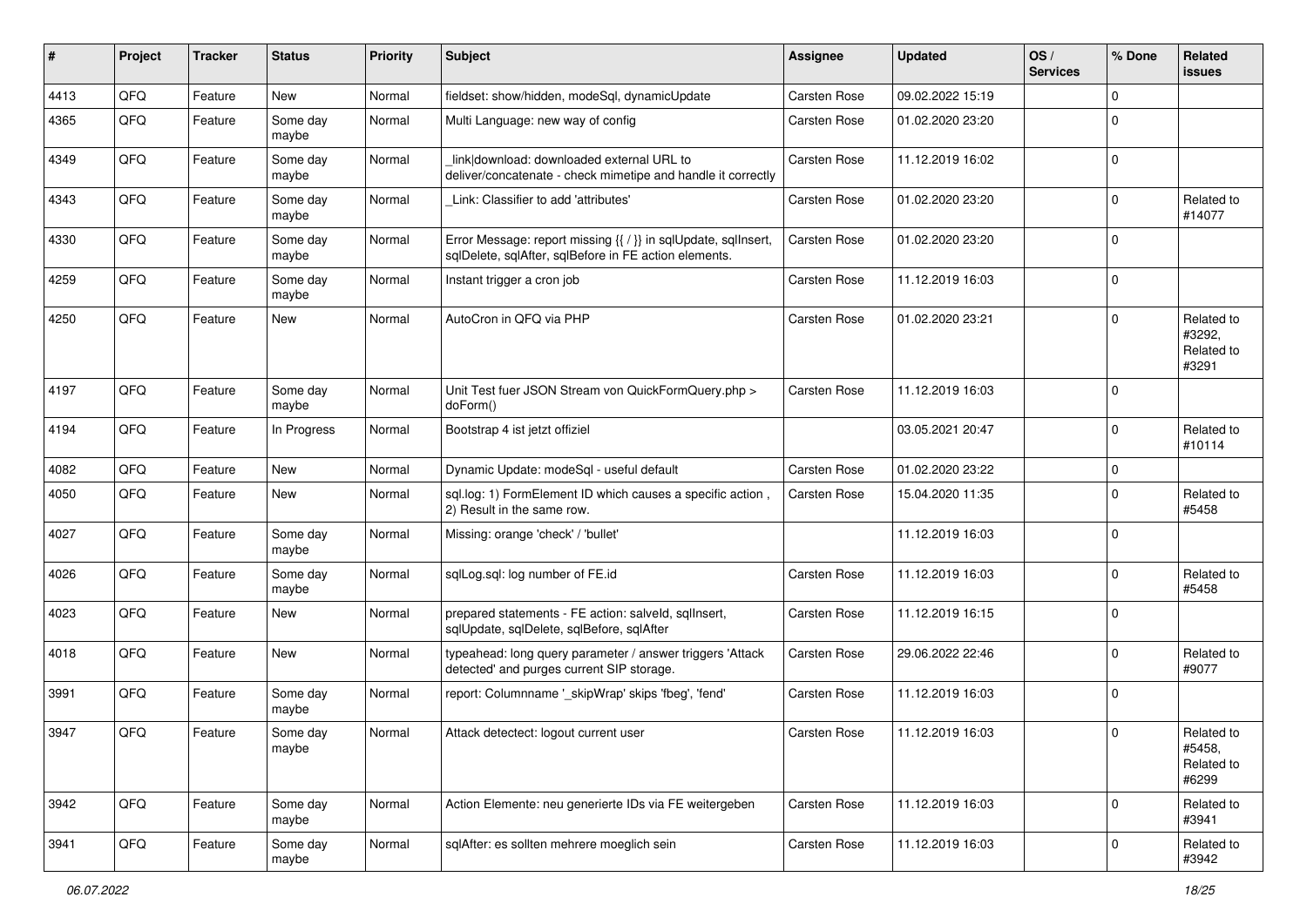| #    | Project | <b>Tracker</b> | <b>Status</b>     | <b>Priority</b> | <b>Subject</b>                                                                                                                                           | Assignee            | <b>Updated</b>   | OS/<br><b>Services</b> | % Done      | Related<br>issues                           |
|------|---------|----------------|-------------------|-----------------|----------------------------------------------------------------------------------------------------------------------------------------------------------|---------------------|------------------|------------------------|-------------|---------------------------------------------|
| 3905 | QFQ     | Feature        | Some day<br>maybe | Normal          | Documentation: Best Practice anhand eines Online<br>Bewerbungstools                                                                                      | <b>Carsten Rose</b> | 11.12.2019 16:03 |                        | $\mathbf 0$ |                                             |
| 3900 | QFQ     | Feature        | Some day<br>maybe | Normal          | Extend documentation of 'Copy / Paste'                                                                                                                   | Carsten Rose        | 11.12.2019 16:03 |                        | $\mathbf 0$ | Related to<br>#3899                         |
| 3880 | QFQ     | Feature        | Some day<br>maybe | Normal          | Form 'Form': anlegen einer Tabelle                                                                                                                       |                     | 14.01.2021 10:12 |                        | $\mathbf 0$ |                                             |
| 3879 | QFQ     | Feature        | Some day<br>maybe | Normal          | Form 'FormElement': Beim Feld 'name' rechts in der Notiz<br>einen Link einblenden - a) aktuelle Definition anzeigen, b)<br>Spalte in der Tabelle anlegen |                     | 11.12.2019 16:03 |                        | $\mathbf 0$ |                                             |
| 3878 | QFQ     | Feature        | Some day<br>maybe | Normal          | Form 'FormElement': Spalte 'name' typeAhead mit<br>Spaltennamen der Primarytable.                                                                        |                     | 11.12.2019 16:03 |                        | $\mathbf 0$ |                                             |
| 3877 | QFQ     | Feature        | Some day<br>maybe | Normal          | FormEditor: die Felder die aktuell nicht gebraucht werden<br>nur auf readonly/disabled setzen (nicht ausblenden > das<br>irritiert.                      | Carsten Rose        | 11.12.2019 16:03 |                        | $\mathbf 0$ |                                             |
| 3867 | QFQ     | Feature        | Priorize          | Normal          | Readonly Formular: Template Groups add/delete<br>ausbeldnen                                                                                              | Carsten Rose        | 05.05.2021 22:12 |                        | $\mathbf 0$ |                                             |
| 3864 | QFQ     | Feature        | New               | Normal          | Encrypt / decrypt field                                                                                                                                  | Enis Nuredini       | 30.06.2022 16:29 |                        | $\mathbf 0$ |                                             |
| 3708 | QFQ     | Feature        | Some day<br>maybe | Normal          | Form: input - 'specialchars', 'none'  gewisse tags<br>erlauben, andere verbieten                                                                         | <b>Carsten Rose</b> | 11.12.2019 16:02 |                        | $\mathbf 0$ | Related to<br>#14320                        |
| 3692 | QFQ     | Feature        | Some day<br>maybe | Normal          | QFQ Webseite                                                                                                                                             | Benjamin Baer       | 11.12.2019 16:02 |                        | $\mathbf 0$ | Related to<br>#5033                         |
| 3677 | QFQ     | Feature        | Some day<br>maybe | Normal          | wkhtmltopdf: FE User access prohibited, if client IP changes<br>- \$TYPO3_CONF_VARS[FE][lockIP]                                                          | Carsten Rose        | 11.12.2019 16:02 |                        | $\Omega$    |                                             |
| 3666 | QFQ     | Feature        | Some day<br>maybe | Normal          | a) Performance Messung: mysql_real_escape_string() im<br>Vergleich zu str_replace(), b) doppeltes Aufrufen von<br>mysql_real_escape_string()             | <b>Carsten Rose</b> | 11.12.2019 16:02 |                        | $\mathbf 0$ |                                             |
| 3646 | QFQ     | Feature        | Some day<br>maybe | Normal          | Moeglichkeit HTML Tags in Reports auszugeben (zu<br>enkodieren: htmlspecialchars)                                                                        |                     | 11.12.2019 16:02 |                        | $\mathbf 0$ | Related to<br>#14320                        |
| 3617 | QFQ     | Feature        | Some day<br>maybe | Normal          | Load javascripts at bottom                                                                                                                               |                     | 11.12.2019 16:02 |                        | $\Omega$    |                                             |
| 3504 | QFQ     | Feature        | New               | Normal          | Logging: welche Action FEs werden wann wie ausgefuehrt                                                                                                   | <b>Carsten Rose</b> | 01.02.2020 23:21 |                        | $\mathbf 0$ | Related to<br>#5458.<br>Related to<br>#4092 |
| 3495 | QFQ     | Feature        | Some day<br>maybe | Normal          | Predifined Parameter werden nicht in '+' (add new record)<br>SIP gerendert.                                                                              |                     | 11.12.2019 16:02 |                        | $\mathbf 0$ |                                             |
| 3458 | QFQ     | Feature        | Some day<br>maybe | Normal          | Display 'Edit Form Element'-Checkbox on form: should<br>depend on FE Group                                                                               | Carsten Rose        | 11.12.2019 16:02 |                        | $\mathbf 0$ | Related to<br>#3447                         |
| 3457 | QFQ     | Feature        | Some day<br>maybe | Normal          | LDAP: concat multi values to one single entry                                                                                                            | Carsten Rose        | 11.12.2019 16:02 |                        | $\mathbf 0$ |                                             |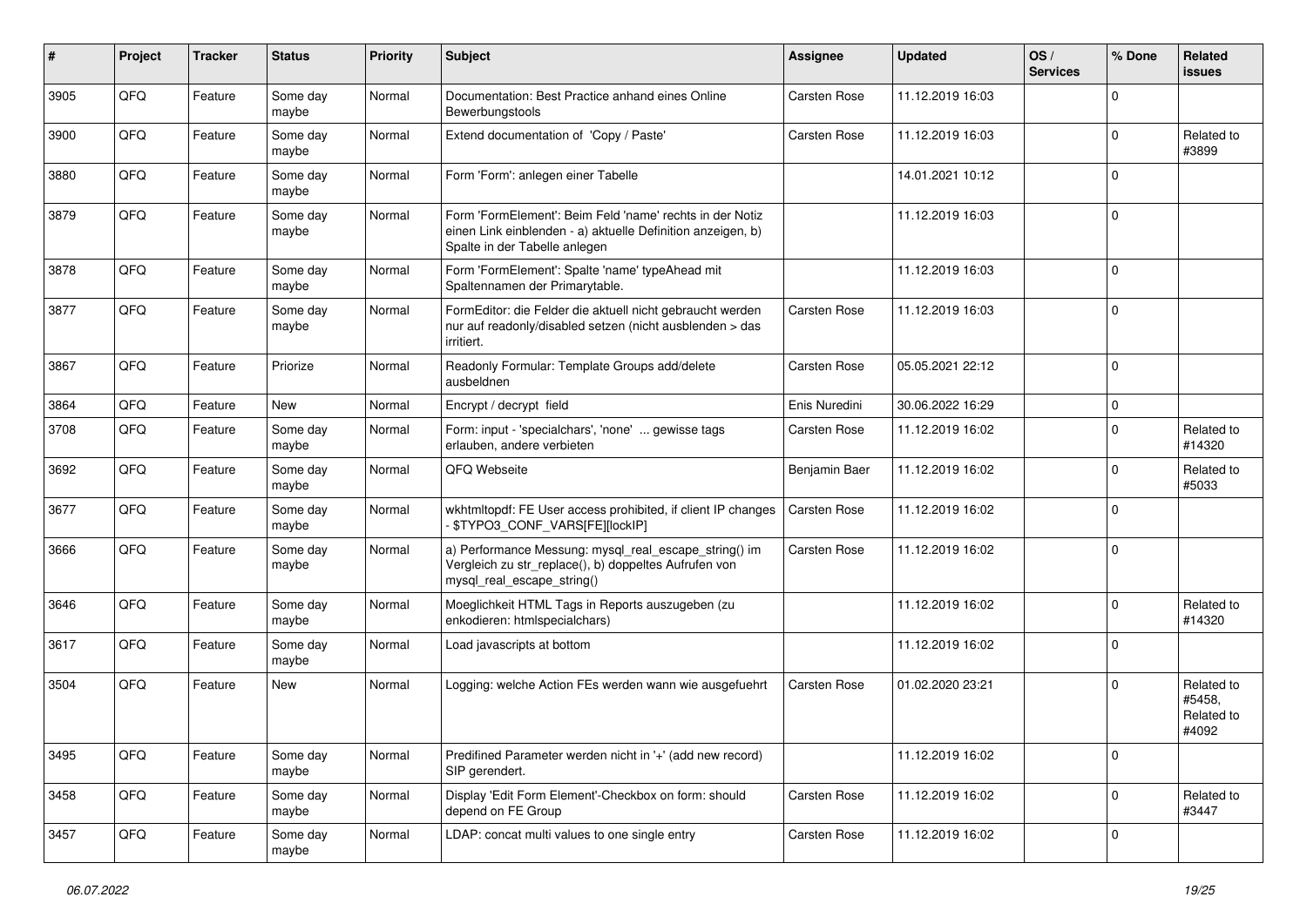| #    | Project | <b>Tracker</b> | <b>Status</b>     | <b>Priority</b> | <b>Subject</b>                                                                                                     | <b>Assignee</b>     | <b>Updated</b>   | OS/<br><b>Services</b> | % Done      | Related<br>issues                           |
|------|---------|----------------|-------------------|-----------------|--------------------------------------------------------------------------------------------------------------------|---------------------|------------------|------------------------|-------------|---------------------------------------------|
| 3432 | QFQ     | Feature        | New               | Normal          | subrecord: dynamicUpdate                                                                                           | <b>Carsten Rose</b> | 11.06.2020 21:10 |                        | $\Omega$    | Related to<br>#5691                         |
| 3415 | QFQ     | Feature        | Some day<br>maybe | Normal          | FE Login Box Templatefile                                                                                          | Benjamin Baer       | 11.12.2019 16:02 |                        | $\mathbf 0$ |                                             |
| 3385 | QFQ     | Feature        | Some day<br>maybe | Normal          | templateGroup: insert/update/delete non primary records                                                            | Carsten Rose        | 11.12.2019 16:02 |                        | $\Omega$    |                                             |
| 3350 | QFQ     | Feature        | Some day<br>maybe | Normal          | FormEditor: Hilfetext hinter 'checktype'                                                                           | <b>Carsten Rose</b> | 11.12.2019 16:02 |                        | $\mathbf 0$ |                                             |
| 3332 | QFQ     | Feature        | Some day<br>maybe | Normal          | Uploads: Thumbnails, Details zum hochgeladenen File                                                                | <b>Carsten Rose</b> | 11.12.2019 16:02 |                        | $\Omega$    | Related to<br>#3264,<br>Related to<br>#5333 |
| 3331 | QFQ     | Feature        | Some day<br>maybe | Normal          | Default Tooltip fuer _page? Links: mit Form und Record ID                                                          | Carsten Rose        | 11.12.2019 16:02 |                        | $\mathbf 0$ |                                             |
| 3291 | QFQ     | Feature        | Some day<br>maybe | Normal          | AutoCron websiteToken                                                                                              | Carsten Rose        | 11.12.2019 16:02 |                        | $\mathbf 0$ | Related to<br>#4250                         |
| 3285 | QFQ     | Feature        | Some day<br>maybe | Normal          | Zeichenlimit pro Feld: textarea / editor                                                                           | Carsten Rose        | 11.12.2019 16:02 |                        | $\mathbf 0$ |                                             |
| 3267 | QFQ     | Feature        | Some day<br>maybe | Normal          | 2 Forms auf einer Seite: real + Read only                                                                          | Carsten Rose        | 11.12.2019 16:03 |                        | $\mathbf 0$ |                                             |
| 3216 | QFQ     | Feature        | Some day<br>maybe | Normal          | dynamic update für checkbox label2                                                                                 | <b>Carsten Rose</b> | 11.12.2019 16:03 |                        | 0           | Related to<br>#2081                         |
| 2995 | QFQ     | Feature        | Some day<br>maybe | Normal          | Dropdown JQuery Plugin: 'chosen' - Moeglichkeit um Select<br>Listen mehr Funktion zu geben. Kein Bootstrap noetig. | <b>Carsten Rose</b> | 11.12.2019 16:03 |                        | $\mathbf 0$ |                                             |
| 2950 | QFQ     | Feature        | Some day<br>maybe | Normal          | Inhalt QFQ Records als File                                                                                        |                     | 11.12.2019 16:03 |                        | $\mathbf 0$ |                                             |
| 2361 | QFQ     | Feature        | New               | Normal          | Logging wer/wann/wo welches Formular aufgerufen hat                                                                | <b>Carsten Rose</b> | 11.12.2019 16:15 |                        | $\Omega$    | Related to<br>#4432,<br>Related to<br>#7480 |
| 2084 | QFQ     | Feature        | Some day<br>maybe | Normal          | Mailto mit encryption: Subrecord                                                                                   | <b>Carsten Rose</b> | 11.12.2019 16:03 |                        | $\mathbf 0$ | Related to<br>#2082                         |
| 1946 | QFQ     | Feature        | Some day<br>maybe | Normal          | Kontrolle ob der ReadOnly Modus bei den<br>Formularelementen korrekt implementiert ist                             | Carsten Rose        | 11.12.2019 16:03 |                        | $\mathbf 0$ |                                             |
| 1635 | QFG     | Feature        | Some day<br>maybe | Normal          | QFQ Extension content record: weitere Optionen<br>einblenden.                                                      | Carsten Rose        | 11.12.2019 16:03 |                        | 0           |                                             |
| 1510 | QFG     | Feature        | Some day<br>maybe | Normal          | jquery von google laden, falls das nicht geht lokal                                                                |                     | 11.12.2019 16:03 |                        | $\pmb{0}$   |                                             |
| 1253 | QFQ     | Feature        | Some day<br>maybe | Normal          | QF: Colorpicker                                                                                                    |                     | 11.12.2019 16:03 |                        | 0           |                                             |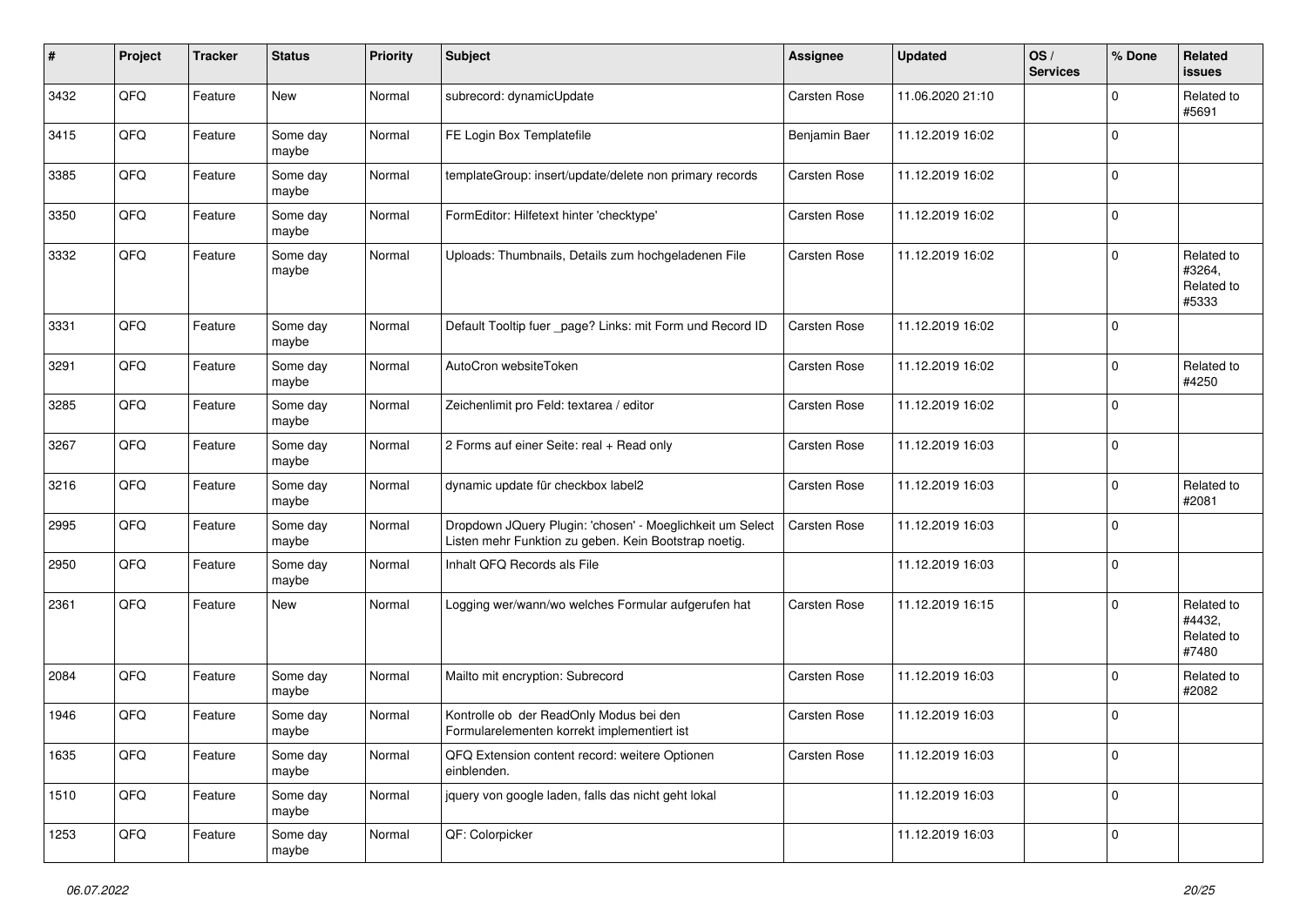| #     | Project | <b>Tracker</b> | <b>Status</b>     | <b>Priority</b> | <b>Subject</b>                                                                                               | <b>Assignee</b>     | <b>Updated</b>   | OS/<br><b>Services</b> | % Done      | <b>Related</b><br><b>issues</b>              |
|-------|---------|----------------|-------------------|-----------------|--------------------------------------------------------------------------------------------------------------|---------------------|------------------|------------------------|-------------|----------------------------------------------|
| 1251  | QFQ     | Feature        | Some day<br>maybe | Normal          | QF: Combo                                                                                                    |                     | 11.12.2019 16:03 |                        | $\Omega$    |                                              |
| 1234  | QFQ     | Feature        | Some day<br>maybe | Normal          | QF: Record numbering: Im Grid soll in Spalte 1 optional die<br>laufende Nummer der Records angezeigt werden. |                     | 01.02.2020 23:20 |                        | 0           |                                              |
| 955   | QFQ     | Feature        | Some day<br>maybe | Normal          | QF: Notizen vor/nach dem Form                                                                                |                     | 01.02.2020 23:20 |                        | $\Omega$    |                                              |
| 9275  | QFQ     | <b>Bug</b>     | <b>New</b>        | Normal          | autcron: t3 page, which takes to long to respond, is not<br>reported properly                                | <b>Carsten Rose</b> | 01.02.2020 23:22 |                        | 100         |                                              |
| 3613  | QFQ     | Bug            | Some day<br>maybe | Normal          | note /note unchecked -> note div (col-md) wird weiterhin<br>gerendert                                        | Elias Villiger      | 01.02.2020 23:19 |                        | 100         |                                              |
| 9691  | QFQ     | Bug            | In Progress       | Normal          | Checkbox: dynamic update $>$ readonly                                                                        | <b>Carsten Rose</b> | 01.02.2020 23:22 |                        | 50          | Related to<br>#9834                          |
| 2665  | QFQ     | Bug            | Priorize          | Normal          | Dynamic Update funktioniert nicht, wenn beim<br>entsprechenden FormElement eine size angegeben ist.          | Benjamin Baer       | 03.01.2022 08:12 |                        | 30          |                                              |
| 14377 | QFQ     | <b>Bug</b>     | New               | Normal          | Documentation > General Tips: white page after migration                                                     | Enis Nuredini       | 19.06.2022 16:37 |                        | $\mathbf 0$ |                                              |
| 14323 | QFQ     | Bug            | In Progress       | Normal          | Report: render=both single - no impact                                                                       | <b>Carsten Rose</b> | 19.06.2022 18:31 |                        | $\Omega$    |                                              |
| 14322 | QFQ     | Bug            | New               | Normal          | Form Load: by default no scroll (save & close should be<br>visible)                                          | Enis Nuredini       | 15.06.2022 14:12 |                        | $\Omega$    | Related to<br>#14321,<br>Related to<br>#6232 |
| 14305 | QFQ     | <b>Bug</b>     | <b>New</b>        | Normal          | Inline Report editing does not create history entries                                                        | Carsten Rose        | 10.06.2022 11:55 |                        | $\Omega$    |                                              |
| 14304 | QFQ     | Bug            | <b>New</b>        | Normal          | table sorter view safer does not work                                                                        | <b>Carsten Rose</b> | 10.06.2022 11:49 |                        | $\Omega$    |                                              |
| 14283 | QFQ     | <b>Bug</b>     | Priorize          | Normal          | HEIC / HEIF convert doesn't trigger                                                                          | <b>Carsten Rose</b> | 19.06.2022 16:37 |                        | $\Omega$    |                                              |
| 14233 | QFQ     | Bug            | New               | Normal          | AS link: question - HTML is not rendered                                                                     | Carsten Rose        | 28.05.2022 11:02 |                        | $\Omega$    |                                              |
| 14175 | QFQ     | Bug            | In Progress       | Normal          | Opening a form with no QFQ Session cookie fails                                                              | Carsten Rose        | 03.06.2022 10:40 |                        | $\Omega$    |                                              |
| 14091 | QFQ     | <b>Bug</b>     | <b>New</b>        | Normal          | inconsistent template path for twig                                                                          | Carsten Rose        | 19.04.2022 18:36 |                        | 0           |                                              |
| 14077 | QFQ     | Bug            | New               | Normal          | As link: Attribute 'class' missing by r:1 and r:3 - but should<br>set                                        | <b>Carsten Rose</b> | 28.05.2022 11:02 |                        | $\Omega$    | Related to<br>#5342,<br>Related to<br>#4343  |
| 13943 | QFQ     | <b>Bug</b>     | Priorize          | Normal          | unable to find formgroup                                                                                     | Enis Nuredini       | 28.05.2022 11:03 |                        | $\mathbf 0$ |                                              |
| 13899 | QFQ     | Bug            | ToDo              | Normal          | Selenium: zum laufen bringen                                                                                 | Enis Nuredini       | 25.03.2022 10:24 |                        | $\Omega$    |                                              |
| 13767 | QFQ     | Bug            | Feedback          | Normal          | date/time-picker: required shows up/down button orange                                                       | Enis Nuredini       | 16.05.2022 23:16 |                        | $\Omega$    |                                              |
| 13706 | QFQ     | Bug            | New               | Normal          | Wrong CheckType in FieldElement LastStatus of Form Cron                                                      | <b>Carsten Rose</b> | 21.01.2022 18:20 |                        | $\Omega$    |                                              |
| 13659 | QFQ     | <b>Bug</b>     | New               | Normal          | wrong sanitize class applied to R-store                                                                      | Carsten Rose        | 15.01.2022 14:23 |                        | $\Omega$    |                                              |
| 13647 | QFQ     | Bug            | New               | Normal          | Autofocus funktioniert nicht auf Chrome                                                                      | Benjamin Baer       | 19.03.2022 17:44 |                        | $\Omega$    |                                              |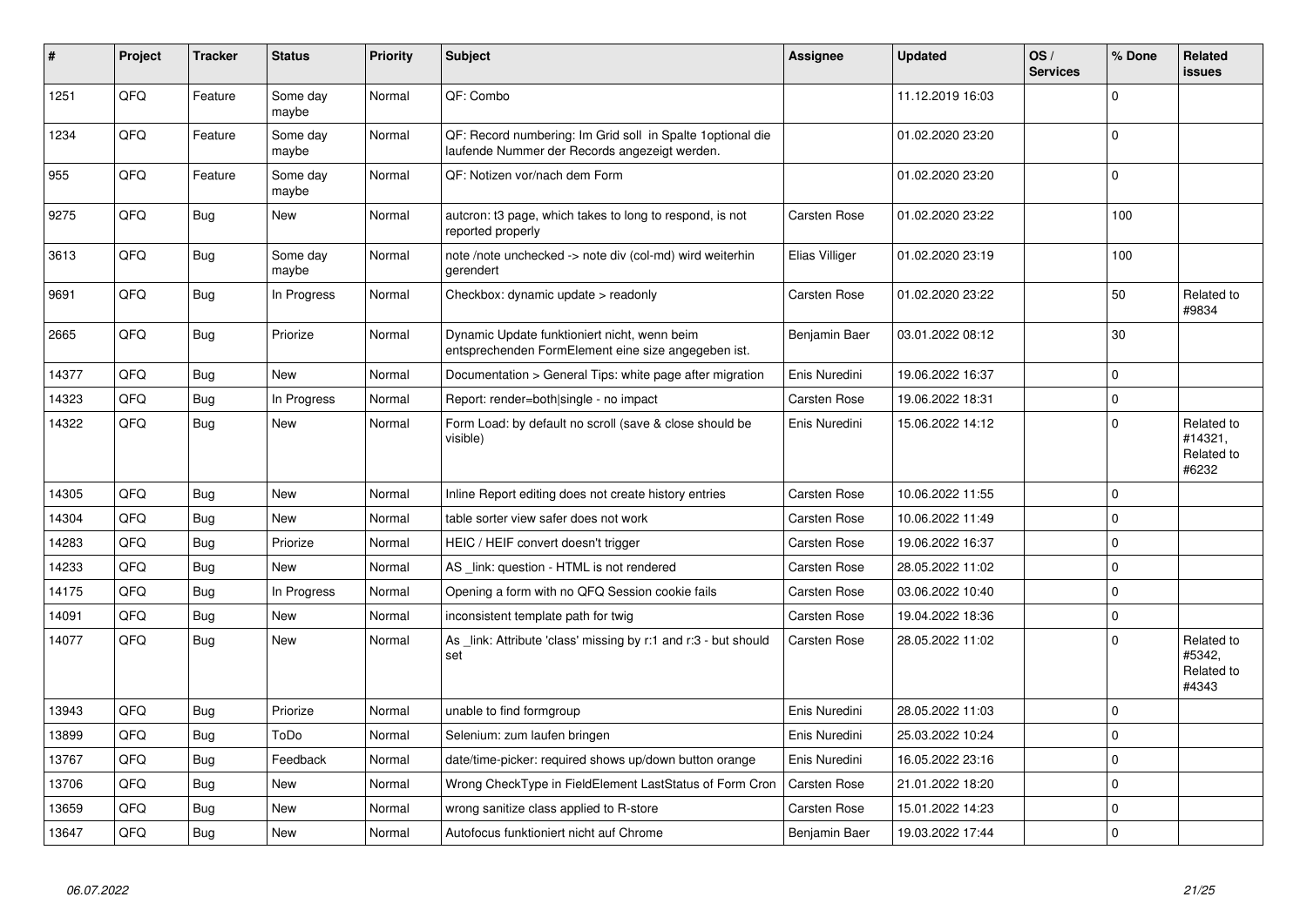| #     | Project | <b>Tracker</b> | <b>Status</b> | <b>Priority</b> | <b>Subject</b>                                                                                                                                      | <b>Assignee</b>     | <b>Updated</b>   | OS/<br><b>Services</b> | % Done      | Related<br>issues                             |
|-------|---------|----------------|---------------|-----------------|-----------------------------------------------------------------------------------------------------------------------------------------------------|---------------------|------------------|------------------------|-------------|-----------------------------------------------|
| 13592 | QFQ     | <b>Bug</b>     | <b>New</b>    | Normal          | QFQ Build Queue: das vergeben von Tags klappt nicht. Es<br>werden keine Releases gebaut.                                                            | Carsten Rose        | 19.03.2022 17:45 |                        | $\mathbf 0$ |                                               |
| 13528 | QFQ     | Bug            | <b>New</b>    | Normal          | qfq.io > releases: es wird kein neues Release angelegt                                                                                              | Benjamin Baer       | 19.03.2022 17:46 |                        | 0           |                                               |
| 13460 | QFQ     | <b>Bug</b>     | <b>New</b>    | Normal          | Doc: Password set/reset  password should not processed<br>with 'html encode'                                                                        | <b>Carsten Rose</b> | 19.03.2022 17:46 |                        | $\mathbf 0$ |                                               |
| 13451 | QFQ     | Bug            | <b>New</b>    | Normal          | Character Counter / Max Character: Problem in Safari                                                                                                | Carsten Rose        | 15.04.2022 17:18 |                        | $\mathbf 0$ |                                               |
| 13332 | QFQ     | Bug            | <b>New</b>    | Normal          | Multi Form: Required Felder werden visuell nicht markiert.                                                                                          | <b>Carsten Rose</b> | 19.03.2022 17:47 |                        | 0           |                                               |
| 13331 | QFQ     | Bug            | <b>New</b>    | Normal          | Multi Form: Clear Icon misplaced                                                                                                                    | Carsten Rose        | 19.03.2022 17:47 |                        | $\mathbf 0$ |                                               |
| 12989 | QFQ     | <b>Bug</b>     | <b>New</b>    | Normal          | empty string does not trigger dynamic update                                                                                                        | Enis Nuredini       | 28.05.2022 11:09 |                        | $\mathbf 0$ |                                               |
| 12716 | QFQ     | Bug            | <b>New</b>    | Normal          | template group: Pattern only applied to first instance                                                                                              | <b>Carsten Rose</b> | 19.03.2022 17:47 |                        | $\mathbf 0$ |                                               |
| 12714 | QFQ     | Bug            | <b>New</b>    | Normal          | Conversion of GIF to PDF broken when GIF contains Alpha.                                                                                            | Carsten Rose        | 19.03.2022 17:49 |                        | $\mathbf 0$ |                                               |
| 12581 | QFQ     | <b>Bug</b>     | <b>New</b>    | Normal          | Form.forward=close: Record 'new' in new browser tab ><br>save (& close) >> Form is not reloaded with new created<br>record id and stays in mode=new | <b>Carsten Rose</b> | 19.03.2022 17:48 |                        | $\Omega$    |                                               |
| 12546 | QFQ     | <b>Bug</b>     | Feedback      | Normal          | Branch 'Development' - Unit Tests mit dirty workaround<br>angepasst                                                                                 | <b>Carsten Rose</b> | 19.03.2022 17:48 |                        | $\mathbf 0$ |                                               |
| 12520 | QFQ     | <b>Bug</b>     | <b>New</b>    | Normal          | Switch FE User: still active even FE User session expired                                                                                           | <b>Carsten Rose</b> | 19.03.2022 17:48 |                        | $\mathbf 0$ |                                               |
| 12512 | QFQ     | <b>Bug</b>     | <b>New</b>    | Normal          | Some MySQL Installation can't use 'stored procedures'                                                                                               | <b>Carsten Rose</b> | 19.03.2022 17:48 |                        | $\mathbf 0$ |                                               |
| 12327 | QFQ     | Bug            | <b>New</b>    | Normal          | Copy to clipboard: Glyphicon can not be changed                                                                                                     | Carsten Rose        | 27.12.2021 17:59 |                        | $\mathbf 0$ |                                               |
| 12325 | QFQ     | <b>Bug</b>     | Priorize      | Normal          | MultiDB form.dblndex not working for report syntax                                                                                                  | Carsten Rose        | 07.09.2021 13:37 |                        | $\Omega$    | Related to<br>#12145,<br>Related to<br>#12314 |
| 12187 | QFQ     | Bug            | <b>New</b>    | Normal          | Trigger FormAsFile() via Report: probably problem with multi<br>DB setup                                                                            | Carsten Rose        | 20.03.2021 21:20 |                        | $\Omega$    |                                               |
| 12133 | QFQ     | Bug            | <b>New</b>    | Normal          | NPM, phpSpreadSheet aktualisieren                                                                                                                   | Carsten Rose        | 15.03.2021 09:04 |                        | $\mathbf 0$ |                                               |
| 12045 | QFQ     | Bug            | <b>New</b>    | Normal          | templateGroup afterSave FE: Aufruf ohne<br>sqlHonorFormElements funktioniert nicht                                                                  | Carsten Rose        | 18.02.2021 16:33 |                        | $\Omega$    |                                               |
| 12040 | QFQ     | Bug            | <b>New</b>    | Normal          | FE Mode 'hidden' für zwei FEs auf einer Zeile                                                                                                       | <b>Carsten Rose</b> | 18.02.2021 10:13 |                        | 0           |                                               |
| 11752 | QFQ     | Bug            | <b>New</b>    | Normal          | checkbox renders multiple input elements with same name                                                                                             | Carsten Rose        | 17.12.2020 14:58 |                        | $\Omega$    | Related to<br>#11750                          |
| 11715 | QFQ     | Bug            | New           | Normal          | acceptZeroAsRequired and requiredOffButMark do not<br>coincide                                                                                      |                     | 08.12.2020 12:13 |                        | 0           |                                               |
| 11695 | QFQ     | Bug            | New           | Normal          | MultiForm required FE Error                                                                                                                         | Carsten Rose        | 04.12.2020 13:34 |                        | $\mathbf 0$ |                                               |
| 11668 | QFQ     | <b>Bug</b>     | New           | Normal          | Play function.sql - problem with mysql                                                                                                              | Carsten Rose        | 03.05.2021 20:48 |                        | $\mathbf 0$ |                                               |
| 11667 | QFQ     | <b>Bug</b>     | New           | Normal          | MySQL mariadb-server-10.3: Incorrect datetime value                                                                                                 | Carsten Rose        | 03.05.2021 20:48 |                        | $\mathbf 0$ |                                               |
| 11522 | QFQ     | <b>Bug</b>     | New           | Normal          | Aus/Einblenden von Reitern                                                                                                                          |                     | 13.11.2020 14:58 |                        | 0           |                                               |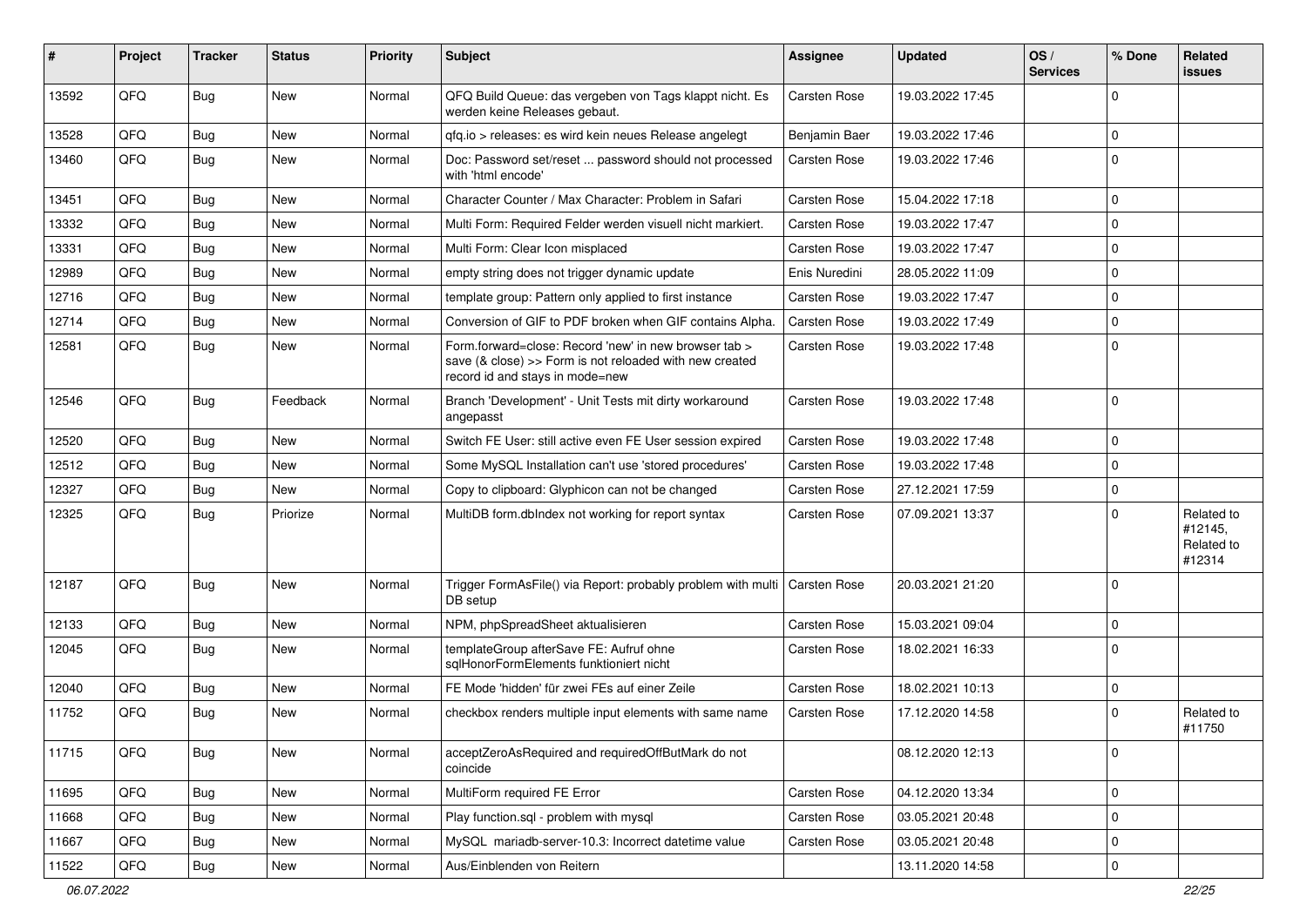| #     | Project | <b>Tracker</b> | <b>Status</b> | <b>Priority</b> | <b>Subject</b>                                                                      | Assignee            | <b>Updated</b>   | OS/<br><b>Services</b> | % Done      | Related<br><b>issues</b>                                                                                                       |
|-------|---------|----------------|---------------|-----------------|-------------------------------------------------------------------------------------|---------------------|------------------|------------------------|-------------|--------------------------------------------------------------------------------------------------------------------------------|
| 11517 | QFQ     | <b>Bug</b>     | In Progress   | Normal          | extraButtonInfo Broken for multiple FormElements                                    | Carsten Rose        | 12.05.2022 13:12 |                        | $\Omega$    | Related to<br>#7890,<br>Related to<br>#3811, Has<br>duplicate<br>#10905, Has<br>duplicate<br>#10553, Has<br>duplicate<br>#6779 |
| 11347 | QFQ     | <b>Bug</b>     | Feedback      | Normal          | If Bedingungen funktionieren nicht korrekt                                          | Christoph Fuchs     | 21.03.2021 20:37 |                        | $\pmb{0}$   |                                                                                                                                |
| 11239 | QFQ     | <b>Bug</b>     | <b>New</b>    | Normal          | Radiobutton (plain): horizontales Rendern abhängig vom<br>Datentyp in der Datenbank | Carsten Rose        | 30.09.2020 18:37 |                        | $\mathbf 0$ |                                                                                                                                |
| 10937 | QFQ     | Bug            | <b>New</b>    | Normal          | Fehler mit abhängigen Select- Feldern beim Positionieren                            | Carsten Rose        | 12.11.2020 23:45 |                        | 0           |                                                                                                                                |
| 10890 | QFQ     | Bug            | <b>New</b>    | Normal          | AutoCron hangs                                                                      |                     | 20.07.2020 13:56 |                        | $\mathbf 0$ |                                                                                                                                |
| 10759 | QFQ     | <b>Bug</b>     | <b>New</b>    | Normal          | emptyMeansNull - Feld falsch aktualisiert                                           |                     | 12.11.2020 23:45 |                        | $\mathbf 0$ |                                                                                                                                |
| 10704 | QFQ     | Bug            | <b>New</b>    | Normal          | wkhtml problem rendering fullCalendar.js / fabric.js >><br>successor: puppeteer     | Carsten Rose        | 12.11.2020 23:45 |                        | $\mathbf 0$ | Related to<br>#5024,<br>Related to<br>#4650.<br>Related to<br>#10715                                                           |
| 10661 | QFQ     | Bug            | In Progress   | Normal          | Typo3 Warnungen                                                                     | <b>Carsten Rose</b> | 07.09.2021 13:23 |                        | $\mathbf 0$ | Related to<br>#12440                                                                                                           |
| 10658 | QFQ     | <b>Bug</b>     | <b>New</b>    | Normal          | processReadOnly broken                                                              | Carsten Rose        | 27.05.2020 17:55 |                        | $\mathbf 0$ |                                                                                                                                |
| 10588 | QFQ     | <b>Bug</b>     | New           | Normal          | typeahed Tag: Doku anpassen                                                         | Carsten Rose        | 12.11.2020 23:45 |                        | $\pmb{0}$   |                                                                                                                                |
| 10324 | QFQ     | <b>Bug</b>     | <b>New</b>    | Normal          | Excel Export mit Template funktioniert nur, wenn Template<br>vor uid kommt          |                     | 30.03.2020 11:20 |                        | $\mathbf 0$ | Related to<br>#10257                                                                                                           |
| 10322 | QFQ     | <b>Bug</b>     | <b>New</b>    | Normal          | FormElement / Radio: missing column 'enum' >> FE not<br>reported                    | Carsten Rose        | 07.05.2020 09:37 |                        | $\mathbf 0$ |                                                                                                                                |
| 10082 | QFQ     | Bug            | New           | Normal          | FE.type=SELECT - 'sanatize' Class                                                   | Carsten Rose        | 07.05.2020 09:36 |                        | $\pmb{0}$   | Related to<br>#10081                                                                                                           |
| 9975  | QFQ     | <b>Bug</b>     | Priorize      | Normal          | Dropdown Menu: 'r:3' broken                                                         | <b>Carsten Rose</b> | 01.02.2020 10:13 |                        | $\mathbf 0$ |                                                                                                                                |
| 9958  | QFQ     | <b>Bug</b>     | Priorize      | Normal          | Broken subrecord query: no error message                                            | Carsten Rose        | 05.02.2021 15:15 |                        | $\pmb{0}$   |                                                                                                                                |
| 9947  | QFQ     | Bug            | Priorize      | Normal          | Unwanted error message if missing 'typeAheadSqlPrefetch'                            | Carsten Rose        | 01.02.2020 10:13 |                        | $\mathbf 0$ |                                                                                                                                |
| 9898  | QFQ     | <b>Bug</b>     | Feedback      | Normal          | Formular trotz Timeout gespeichert                                                  | Benjamin Baer       | 01.02.2020 15:56 |                        | $\pmb{0}$   |                                                                                                                                |
| 9862  | QFQ     | Bug            | Priorize      | Normal          | Failed writing to sql mail qfq.log should throw an exception                        | <b>Carsten Rose</b> | 01.02.2020 10:13 |                        | $\pmb{0}$   |                                                                                                                                |
| 9855  | QFQ     | <b>Bug</b>     | <b>New</b>    | Normal          | <b>Required Check</b>                                                               |                     | 01.02.2020 15:56 |                        | $\mathbf 0$ |                                                                                                                                |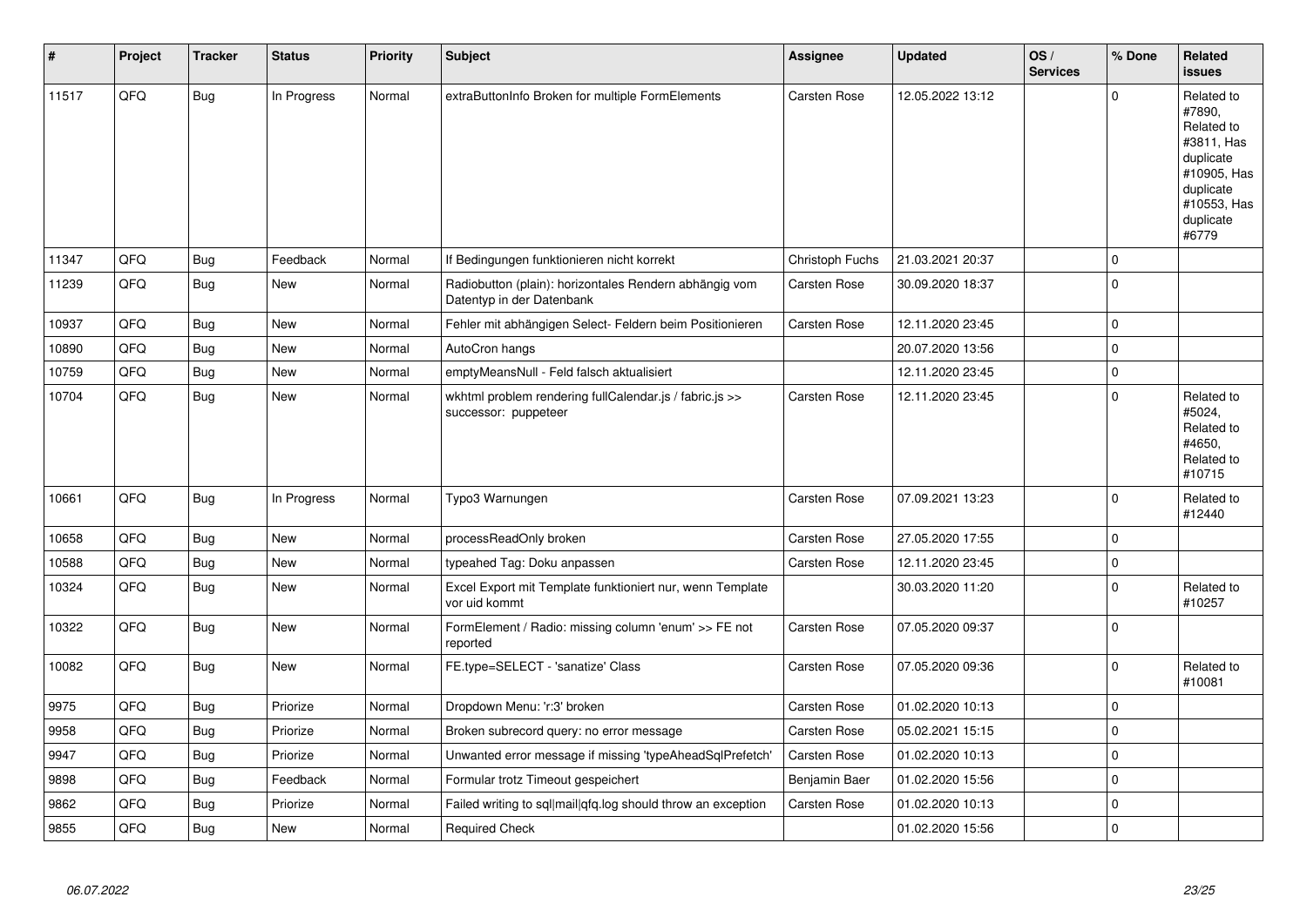| #    | Project | <b>Tracker</b> | <b>Status</b>     | Priority | <b>Subject</b>                                                                                           | Assignee            | <b>Updated</b>   | OS/<br><b>Services</b> | % Done   | Related<br><b>issues</b>                                                |
|------|---------|----------------|-------------------|----------|----------------------------------------------------------------------------------------------------------|---------------------|------------------|------------------------|----------|-------------------------------------------------------------------------|
| 9834 | QFQ     | Bug            | Priorize          | Normal   | Input elements with tag 'disabled' are missing on<br>form-submit: server option 'processReadOnly' broken | <b>Carsten Rose</b> | 07.12.2021 16:43 |                        | $\Omega$ | Related to<br>#9691,<br>Related to<br>#5305, Has<br>duplicate<br>#12331 |
| 9783 | QFQ     | <b>Bug</b>     | New               | Normal   | Email with special characters                                                                            | Carsten Rose        | 01.02.2020 23:22 |                        | $\Omega$ |                                                                         |
| 9773 | QFQ     | Bug            | New               | Normal   | form.parameter.formModeGlobal=requiredOff                                                                | <b>Carsten Rose</b> | 01.02.2020 15:56 |                        | $\Omega$ |                                                                         |
| 9669 | QFQ     | <b>Bug</b>     | Some day<br>maybe | Normal   | Checkbox / Template Group: radio/checkbox visible broken<br>after 'add'                                  | <b>Carsten Rose</b> | 16.06.2021 13:47 |                        | $\Omega$ | Related to<br>#8091                                                     |
| 9535 | QFQ     | Bug            | Feedback          | Normal   | Report:  AS ' vertical' - column to wide - vertical >> rot45,<br>rot90                                   | Benjamin Baer       | 01.02.2020 15:56 |                        | $\Omega$ |                                                                         |
| 9533 | QFQ     | <b>Bug</b>     | New               | Normal   | FE.type=upload: Check in 'beforeSave' if upload is given                                                 | Carsten Rose        | 01.02.2020 23:22 |                        | 0        | Related to<br>#11523                                                    |
| 9317 | QFQ     | <b>Bug</b>     | New               | Normal   | FE.type=note: with dynamic show/hidden an empty label<br>causes trouble                                  | Carsten Rose        | 01.02.2020 23:22 |                        | $\Omega$ |                                                                         |
| 9281 | QFQ     | <b>Bug</b>     | Some day<br>maybe | Normal   | Allow STRICT TRANS TABLES                                                                                | Carsten Rose        | 02.01.2021 18:43 |                        | $\Omega$ |                                                                         |
| 9177 | QFQ     | <b>Bug</b>     | New               | Normal   | Bug? QFQ tries to save an action FE, which has real<br>existing column name                              | <b>Carsten Rose</b> | 01.02.2020 23:22 |                        | $\Omega$ |                                                                         |
| 9127 | QFQ     | <b>Bug</b>     | New               | Normal   | Error Message: change 'roll over' color - text not readable                                              | Carsten Rose        | 01.02.2020 23:22 |                        | $\Omega$ |                                                                         |
| 9126 | QFQ     | Bug            | Some day<br>maybe | Normal   | hidden Form elements are present in page source                                                          |                     | 02.01.2021 18:41 |                        | $\Omega$ |                                                                         |
| 9077 | QFQ     | <b>Bug</b>     | New               | Normal   | typeAheadSql: report broken SQL                                                                          | Carsten Rose        | 29.06.2022 22:35 |                        | $\Omega$ | Related to<br>#4018                                                     |
| 9024 | QFQ     | Bug            | Some day<br>maybe | Normal   | QFQ Einarbeitung                                                                                         |                     | 01.02.2020 15:56 |                        | $\Omega$ |                                                                         |
| 9020 | QFQ     | <b>Bug</b>     | Some day<br>maybe | Normal   | radio mit buttonClass und dynamicUpdate lassen sich nicht<br>kombinieren                                 |                     | 11.12.2019 16:01 |                        | $\Omega$ |                                                                         |
| 9013 | QFQ     | <b>Bug</b>     | <b>New</b>        | Normal   | Error in Twig template not handled                                                                       | <b>Carsten Rose</b> | 20.10.2021 13:43 |                        | $\Omega$ |                                                                         |
| 8316 | QFQ     | Bug            | Feedback          | Normal   | Documentation/Behaviour for Nested Queries and<br>Record-Store confusing                                 | Nicola Chiapolini   | 20.11.2019 09:14 |                        | $\Omega$ |                                                                         |
| 8106 | QFQ     | <b>Bug</b>     | Some day<br>maybe | Normal   | Dynamic Update: Feld kann nicht auf empty zurückgesetzt<br>werden                                        | <b>Carsten Rose</b> | 11.12.2019 16:01 |                        | $\Omega$ |                                                                         |
| 8049 | QFQ     | Bug            | New               | Normal   | FE.type=note, column 'value': text moves some pixel to top<br>after save                                 | Carsten Rose        | 01.02.2020 23:22 |                        | $\Omega$ |                                                                         |
| 8037 | QFQ     | <b>Bug</b>     | Priorize          | Normal   | FE.type=upload (advanced mode): {{slaveId:V}} missing<br>during dynamic update                           | Carsten Rose        | 01.02.2020 10:13 |                        | $\Omega$ |                                                                         |